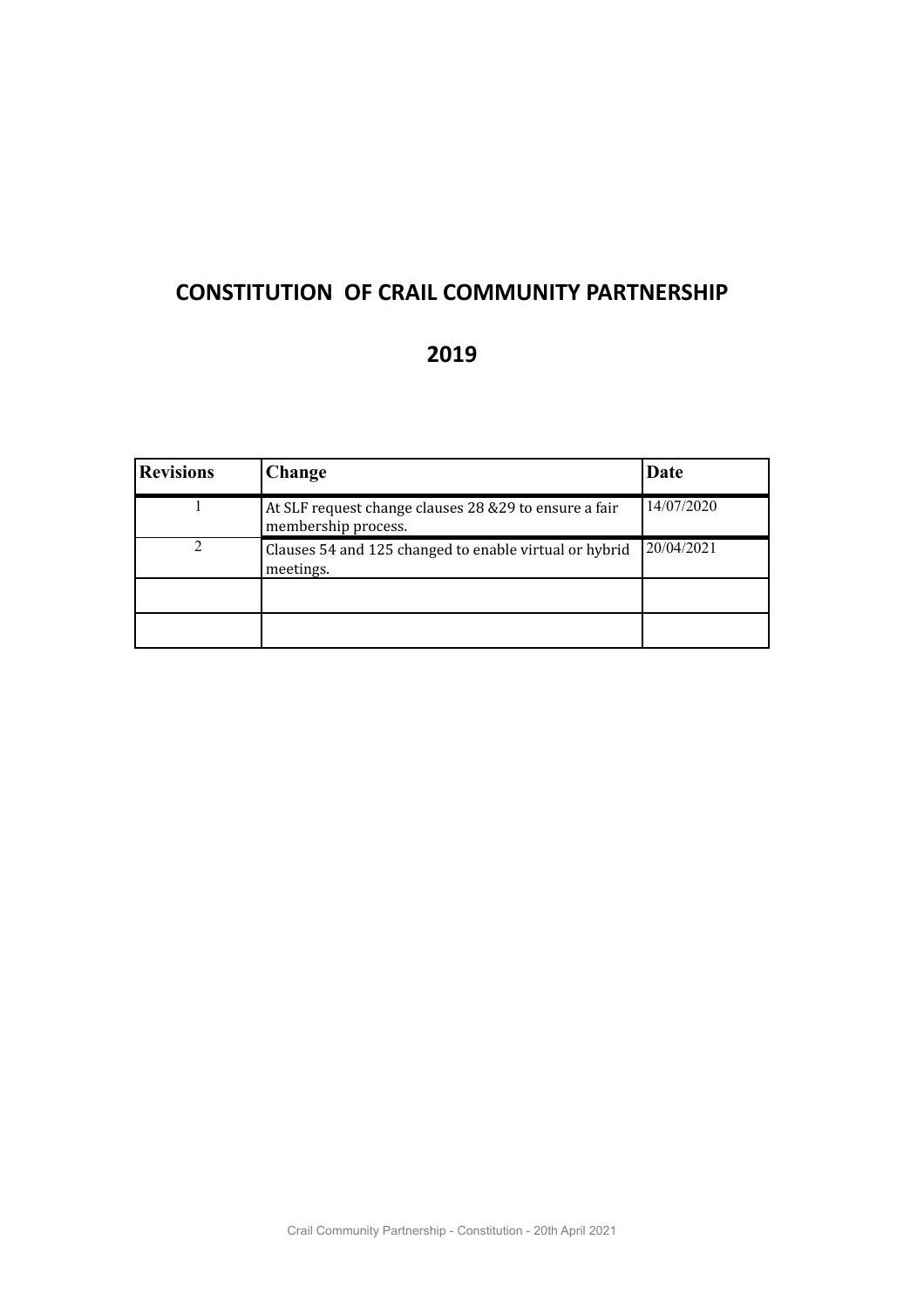# **CONSTITUTION**

#### **of**

# **CRAIL COMMUNITY PARTNERSHIP**

| <b>CONTENTS</b>                                   |                                                                                                                                                                                                                                                                                            |                      |  |
|---------------------------------------------------|--------------------------------------------------------------------------------------------------------------------------------------------------------------------------------------------------------------------------------------------------------------------------------------------|----------------------|--|
| <b>GENERAL</b>                                    | type of organisation, Scottish principal<br>office, name, purposes, powers,<br>application of income and property,<br>liability, general structure                                                                                                                                         | clauses 1 - 13       |  |
| <b>MEMBERS</b>                                    | categories of members, qualifications for<br>membership, application, minimum<br>number, subscription, arrangements<br>involving the SCIO's website, register of<br>members, withdrawal, transfer, expulsion,<br>termination                                                               | clauses $14 - 46$    |  |
| <b>DECISION-MAKING BY</b><br><b>THE MEMBERS</b>   | members' meetings, power to request<br>members' meeting, notice, procedure at<br>members' meetings, voting at members'<br>meetings, written resolutions, minutes                                                                                                                           | clauses 47 - 86      |  |
| <b>BOARD (CHARITY</b><br><b>TRUSTEES)</b>         | categories, number, eligibility, initial<br>charity trustees, election/retiral/re-<br>election (Member Trustees),<br>appointment/re-appointment (Co-opted<br>Trustees), termination of office, register of<br>charity trustees, office bearers, powers,<br>general duties, code of conduct | clauses 87 - 123     |  |
| <b>DECISION-MAKING BY</b><br>THE CHARITY TRUSTEES | notice, procedure at board meetings,<br>minutes                                                                                                                                                                                                                                            | clauses 124 -<br>144 |  |
| <b>ADMINISTRATION</b>                             | sub-committees, operation of accounts,<br>secretary, accounting records and annual<br>accounts                                                                                                                                                                                             | clauses 145 -<br>156 |  |
| <b>MISCELLANEOUS</b>                              | winding up, alterations to the<br>constitution, interpretation                                                                                                                                                                                                                             | clauses 157<br>162   |  |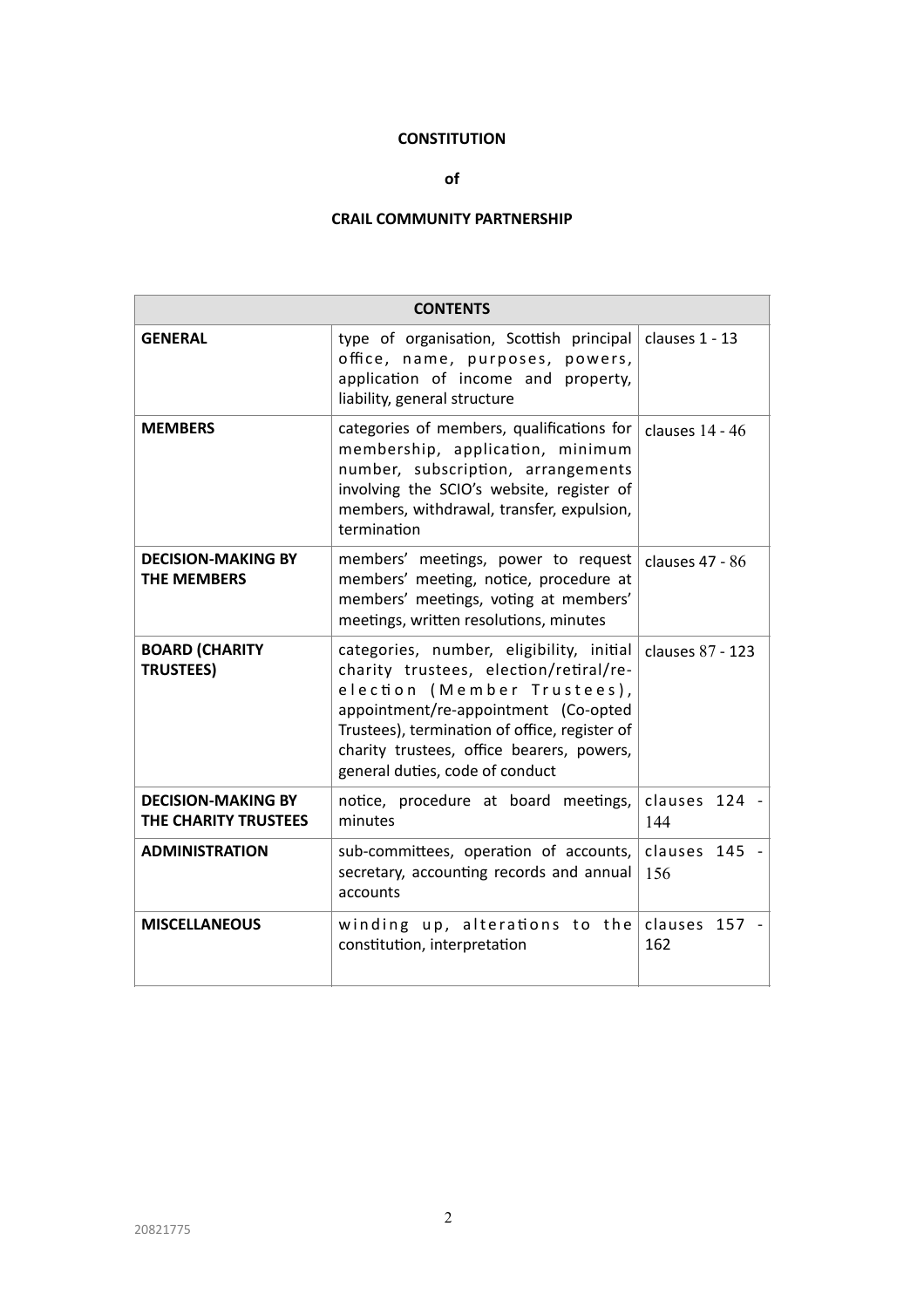# **GENERAL**

#### **Type of organisation**

1. The organisation will, upon registration, be a Scottish Charitable Incorporated Organisation (SCIO).

# **Scottish principal office**

2. The principal office of the organisation will be in Scotland (and must remain in Scotland).

#### **Name**

3. The name of the organisation (referred to below as the "SCIO") is "Crail Community Partnership".

#### **Purposes**

- <span id="page-2-0"></span>4. The SCIO will be a community partnership born out of a community charrette. The SCIO's purposes are to benefit principally the community of Crail and the surrounding area which comprises of the following post code areas: KY10 3QZ, KY10 3RA, KY10 3RB, KY10 3RD, KY10 3RE, KY10 3RF, KY10 3RG, KY10 3RH, KY10 3RJ, KY10 3RL, KY10 3RN, KY10 3RP, KY10 3RQ, KY10 3RR, KY10 3RS, KY10 3RT, KY10 3RU, KY10 3RW, KY10 3RX, KY10 3RY, KY10 3RZ, KY10 3SA, KY10 3SB, KY10 3SD, KY10 3SE, KY10 3SG, KY10 3SH, KY10 3SJ, KY10 3SL, KY10 3SN, KY10 3SP, KY10 3SQ, KY10 3SR, KY10 3SS, KY10 3ST, KY10 3SU, KY10 3SW, KY10 3SX, KY10 3SY, KY10 3SZ, KY10 3TA, KY10 3TB, KY10 3TD, KY10 3TE, KY10 3TF, KY10 3TG, KY10 3TH, KY10 3TJ, KY10 3TL, KY10 3TN, KY10 3TP, KY10 3TQ, KY10 3TR, KY10 3TT, KY10 3TU, KY10 3TW, KY10 3TX, KY10 3TY, KY10 3TZ, KY10 3UA, KY10 3UB, KY10 3UD, KY10 3UE, KY10 3UF, KY10 3UG, KY10 3UH, KY10 3UJ, KY10 3UL, KY10 3UN, KY10 3UP, KY10 3UQ, KY10 3UR, KY10 3US, KY10 3UT, KY10 3UU, KY10 3UW, KY10 3UX, KY10 3UY, KY10 3UZ, KY10 3WH, KY10 3WJ, KY10 3WN, KY10 3XA, KY10 3XJ, KY10 3XP and KY10 3XR (the Community"). The SCIO has the intention of bringing together members of the general public, community groups, associations, SCIOs, trusts, bodies whether incorporated or unincorporated including public, industry and professional bodies and other charities which have an interest in furthering the social, economic, environmental and physical design of the Community with the following objects
	- 4.1. The advancement of community development (including the advancement of urban/rural regeneration) principally within the Community, but only to the extent that this is consistent with furthering the achievement of sustainable development.

#### **Powers**

- 5. The SCIO has power to do anything which is calculated to further its purposes or is conducive or incidental to doing so.
- 6. In particular, (but without limiting the range of powers available under the Charities and Trustee Investment (Scotland) Act 2005), the SCIO has power to improve, manage and where advantageous for the Community, to hold, own and/ or dispose of community land and associated assets. This includes to power to:-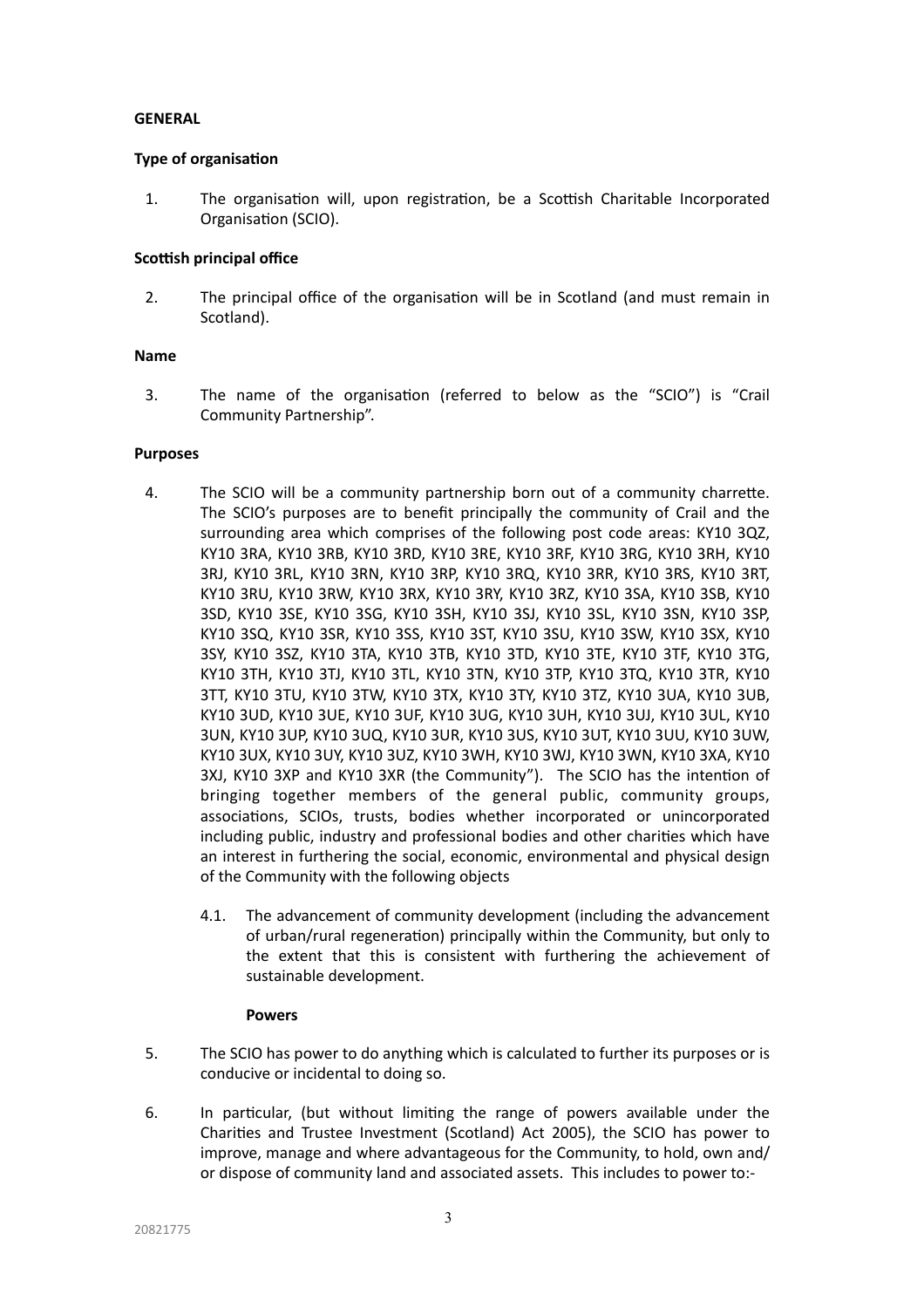- 6.1. register any interest in land and to exercise any right to buy under Part 2 of the Land Reform (Scotland) Act 2003;
- 6.2. exercise any right to buy under Part 3A of the Land Reform (Scotland) Act 2003;
- 6.3. exercise any right to buy under Part 5 of the Land Reform (Scotland) Act 2016; and
- 6.4. make any participation request under Part 3 of the Community Empowerment (Scotland) Act 2015 and/or any asset transfer request under Part 5 of the Community Empowerment (Scotland) Act 2015, and to take any appropriate steps following upon the making of any such request.

# **Application of income and property**

- 7. The income and property of the SCIO shall be applied solely towards promoting the SCIO's objects (as set out in clause [4](#page-2-0)) and in particular (but without limiting the generality of that provision) any surplus funds or assets of the SCIO must be applied for the benefit of the Community.
- 8. No part of the income or property of the SCIO may be paid or transferred (directly or indirectly) to the members of the SCIO, whether by way of dividend, bonus or otherwise - either in the course of the SCIO's existence or on dissolution - except where this is done in direct furtherance of the SCIO's charitable purposes.
- 9. No benefit (whether in money or in kind) shall be given by the SCIO to any charity trustee except:
	- (a) repayment of out-of-pocket expenses; or
	- (b) reasonable payment in return for particular services (outwith the ordinary duties of a charity trustee) actually rendered to the SCIO.

#### **Liability of members**

- <span id="page-3-0"></span>10. The members of the SCIO have no liability to pay any sums to help to meet the debts (or other liabilities) of the SCIO if it is wound up; accordingly, if the SCIO is unable to meet its debts, the members will not be held responsible.
- 11. The members and charity trustees have certain legal duties under the Charities and Trustee Investment (Scotland) Act 2005; and clause [10](#page-3-0) does not exclude (or limit) any personal liabilities they might incur if they are in breach of those duties or in breach of other legal obligations or duties that apply to them personally.

#### **General structure**

- 12. The structure of the SCIO consists of:-
	- 12.1. the MEMBERS comprising (i) Ordinary Members (who have the right to attend members' meetings (including any annual general meeting) and have important powers under the constitution; in particular, the Ordinary Members elect people to serve on the board and take decisions on changes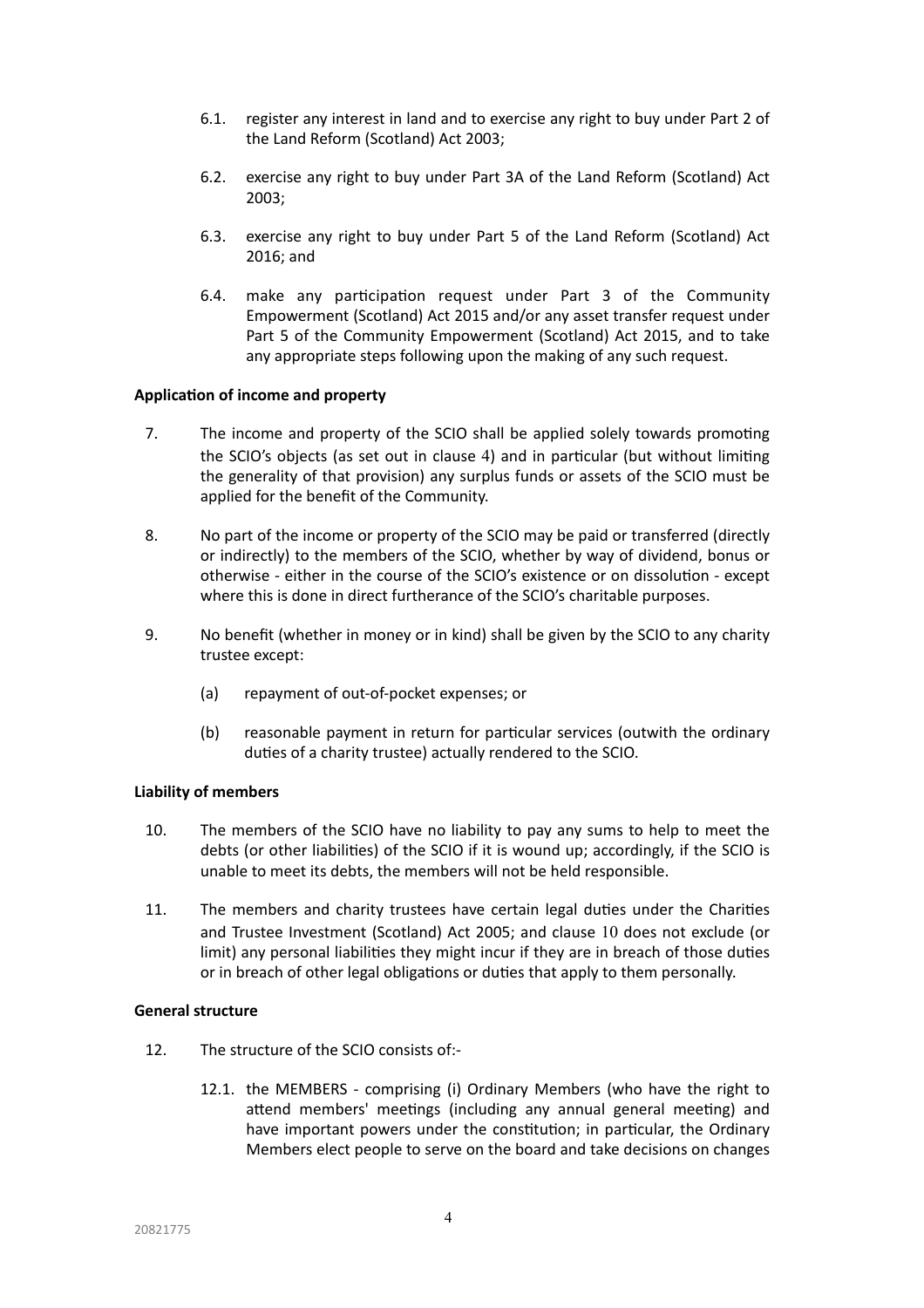to the constitution itself), (ii) the Associate Members and (iii) the Junior Members;

- 12.2. the BOARD who hold regular meetings during the period between annual general meetings, and generally control and supervise the activities of the SCIO; in particular, the board is responsible for monitoring and controlling the financial position of the SCIO.
- 13. The people serving on the board are referred to in this constitution as CHARITY TRUSTEES.

# **MEMBERS**

# **Categories of members**

- <span id="page-4-0"></span>14. For the purposes of this constitution:-
	- (a) "Ordinary Member" means a member who fulfils the qualifications set out in clause [17](#page-4-1); "Ordinary Membership" shall be interpreted accordingly;
	- (b) "Associate Member" means a member admitted under clause [18](#page-4-2) (as read with clause [19](#page-5-0)); "Associate Membership" shall be interpreted accordingly;
	- (c) "Junior Member" means a member admitted under clause [20](#page-5-1); "Junior Membership" shall be interpreted accordingly
- 15. Associate Members and Junior Members are not eligible to stand for election to the Board nor are they eligible to vote at any members' meeting.

# **Qualifications for membership**

- 16. The members of the SCIO shall consist of those individuals who made the application for registration of the SCIO and such other individuals and organisations as are admitted to membership under clauses [17](#page-4-1) to 29.
- <span id="page-4-1"></span>17. Ordinary Membership shall (subject to clauses [22](#page-5-2), [23](#page-5-3) and [27](#page-5-4)) be open to any individual aged 16 years or over who:
	- (a) is ordinarily resident in or who owns or occupies property within the Community (as defined in clause [4](#page-2-0));
	- (b) is entitled to vote at a local government election in a polling district that includes the Community or part of it; and
	- (c) supports the objects and activities of the SCIO.
- <span id="page-4-2"></span>18. Associate Membership shall (subject to clauses [22](#page-5-2), [23](#page-5-3), [24](#page-5-5), and [25](#page-5-6)) be open to individuals who are not ordinarily resident in the Community and do not own or occupy property within the Community and (subject to clause [19](#page-5-0)) to organisations (wherever they have their principal office or place of business or main area of operation) that support the objects and activities of the SCIO.
- 19. In the case of an organisation which is not a corporate body, the organisation itself cannot be a member of the SCIO; instead, membership shall be open to an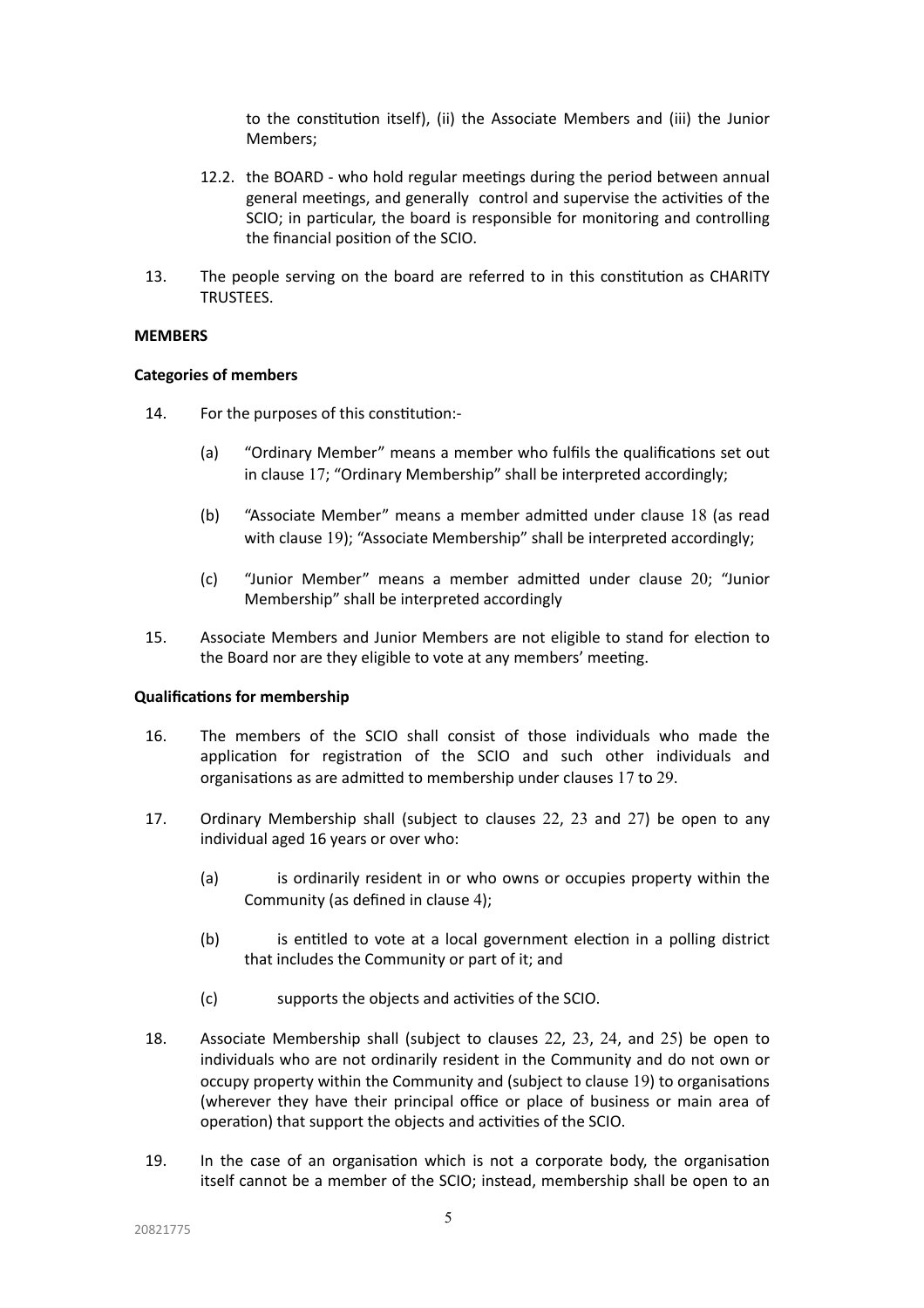individual nominated by that organisation (where the organisation would qualify for membership under clause [18](#page-4-2)), but on the basis that no more than one individual nominated by each organisation under this clause [19](#page-5-0) can be a member of the SCIO at any given time.

- <span id="page-5-1"></span>20. Junior Membership shall (subject to clauses [22](#page-5-2) and [23](#page-5-3)) be open to those individuals aged between 12 and 15 (whether or not they are ordinarily resident in the Community) who support the objects and activities of the SCIO.
- 21. An individual, once admitted to Ordinary Membership, shall automatically cease to be a member if he/she ceases to fulfil any of the qualifications for Ordinary Membership set out in clause [17](#page-4-1).
- <span id="page-5-2"></span>22. Employees of the SCIO are not eligible for membership; a person who becomes an employee of the SCIO after admission to membership shall automatically cease to be a member.

# **Application for membership**

- <span id="page-5-3"></span>23. Any individual who wishes to become a member must (subject to clause [37](#page-6-0)) sign, and lodge with the SCIO, a written application for membership, specifying the category of membership for which he/she is applying.
- <span id="page-5-5"></span>24. Any organisation which is a corporate body and wishes to become an Associate Member must (subject to clause [37](#page-6-0)) lodge with the SCIO a written application for membership, signed on its behalf by an appropriate officer of that organisation.
- <span id="page-5-6"></span>25. Any individual nominated under clause [19](#page-5-0) by an organisation which is an unincorporated body who wishes to become an Associate Member must (subject to clause [37](#page-6-0)) lodge with the SCIO a written application for membership, signed by him/her and also signed by an appropriate officer of the organisation which is nominating him/her for membership.
- 26. The SCIO shall supply a form for applying for membership to any individual or organisation on request.
- <span id="page-5-4"></span>27. An individual applying for Ordinary Membership shall, if the SCIO so requests, supply such evidence as the SCIO may reasonably request to demonstrate that he/she fulfils the qualifications set out in clause [17](#page-4-1).
- 28. At the first trustees' meeting which is held after receipt of an application, the trustees shall review the application (together with any evidence supplied under article 27) to determine whether the applicant fulfils the qualifications for membership set out in articles 17, 18 or 20 (as the case may be); if, on the basis of that review, the applicant fulfils the qualifications for membership, the trustees shall admit the applicant to membership and, within a reasonable time after the meeting, notify the applicant of the outcome of the application.
- <span id="page-5-0"></span>29. For the avoidance of doubt, in determining whether or not any individual or organisation fulfils the qualifications for membership, the trustees shall adhere to a transparent process which enshrines the principles of equal treatment and nondiscrimination.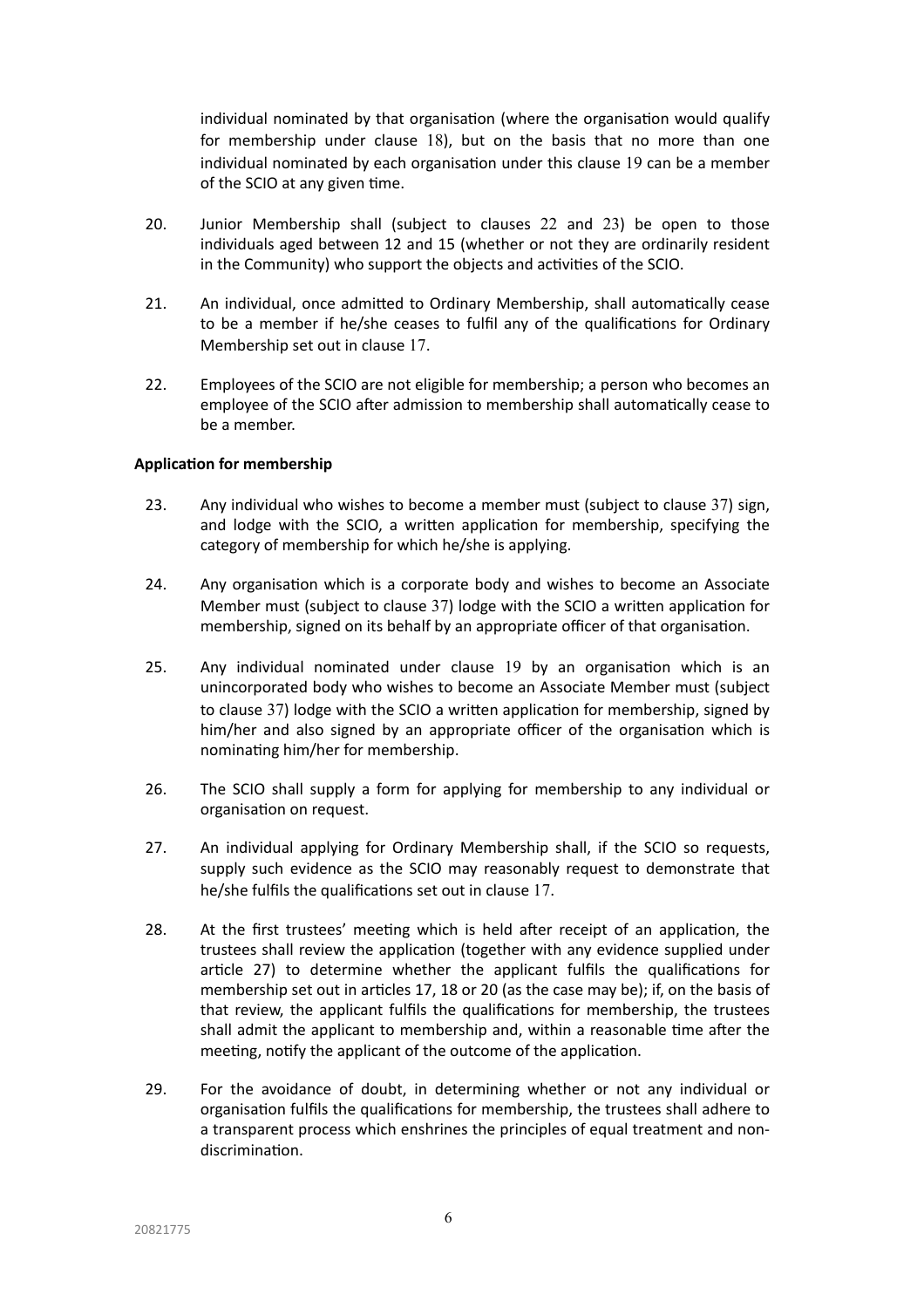#### **Minimum number of members**

- <span id="page-6-1"></span>30. The minimum number of members is 20; and at least three quarters of the members must, at all times, be Ordinary Members.
- 31. In the event that either or both of the requirements under clause [30](#page-6-1) cease to be met through a reduction in the number of members or a reduction in the proportion of Ordinary Members included within the membership, the board may not conduct any business other than to ensure the admission of sufficient members (or, as the case may be, Ordinary Members) to ensure that those requirements are met once more.

#### **Membership subscription**

- 32. Members shall require to pay a membership subscription; unless and until otherwise determined by a resolution passed by majority vote at a members' meeting, the amount of the membership subscription shall be £1 for annual membership or £5 for lifetime membership.
- 33. The annual membership subscriptions shall be payable on or before 31 December in each year.
- 34. The members may vary the amount of the annual or lifetime membership subscription and/or the date on which it falls due in each year, by way of a resolution to that effect passed by majority vote at an annual general meeting.
- 35. If the membership subscription payable by any member remains outstanding more than four weeks after the date on which it fell due (and providing he/she/it has been given at least one written reminder) the board may, by resolution to that effect, expel him/her/it from membership; for the avoidance of doubt, it will be open to an individual or organisation expelled from membership under this clause to reapply for membership if he/she/it so wishes.
- 36. An individual or organisation who ceases (for whatever reason) to be a member shall not be entitled to any refund of the membership subscription.

#### **Arrangements involving the SCIO's website**

<span id="page-6-0"></span>37. The charity trustees may, if they consider appropriate, introduce arrangements under which an individual or organisation can apply for membership and/or membership subscriptions may be paid, by accessing the SCIO's website (and, where applicable, links from the SCIO's website), and completing and submitting forms electronically; the charity trustees shall ensure that any such arrangements incorporate appropriate security measures and reserve the right for the SCIO to request signed hard copy documentation and/or evidence of eligibility in any case where the charity trustees consider that to be appropriate.

#### **Register of members**

- 38. The board must keep a register of members, setting out
	- 38.1. for each current member:
		- 38.1.1. his/her/its full name and address;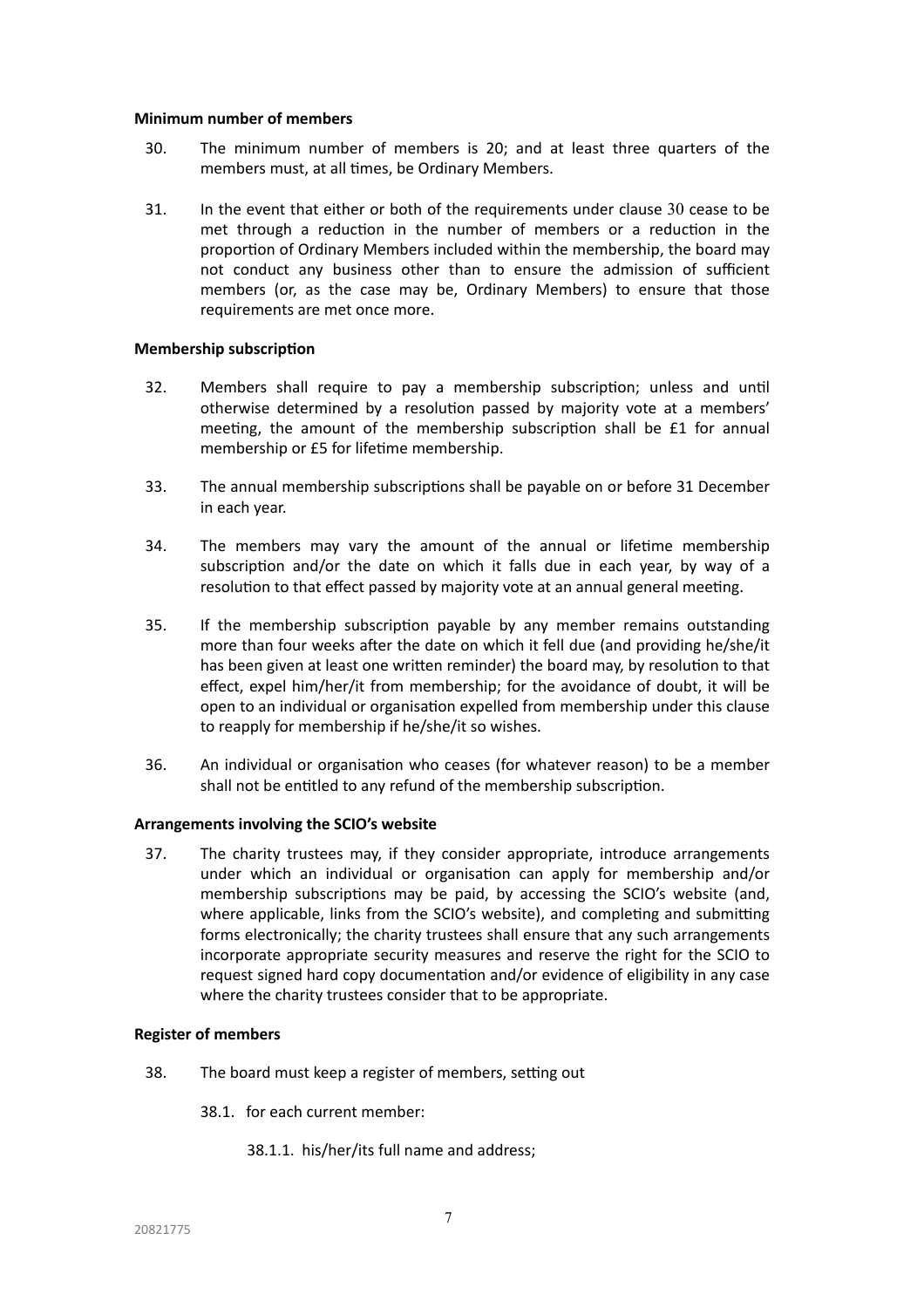- 38.1.2. the date on which he/she/it was registered as a member of the SCIO; and
- 38.1.3. the category of membership into which he/she/it falls.
- 38.2. for each former member for at least six years from the date on he/she/it ceased to be a member:

38.2.1. his/her/its name; and

- 38.2.2. the date on which he/she/it ceased to be a member.
- 39. Where an individual was admitted to Associate Membership on the basis of nomination by an organisation which is not a corporate body, the entries against his/her name in the register of members shall include details of the organisation which nominated him/her for membership.
- 40. The board must ensure that the register of members is updated within 28 days of any change:
	- 40.1. which arises from a resolution of the board or a resolution passed by the members of the SCIO; or
	- 40.2. which is notified to the SCIO.
- 41. If a member or charity trustee of the SCIO requests a copy of the register of members, the board must ensure that a copy is supplied to him/her/it within 28 days, providing the request is reasonable; if the request is made by a member (rather than a charity trustee), the board may provide a copy which has the addresses blanked out.

# **Withdrawal from membership**

- 42. Any individual or organisation who/which wants to withdraw from membership must give a written notice of withdrawal to the SCIO, signed by him/her or (in the case of a corporate body) signed on its behalf by an appropriate officer of that body; he/she/it will cease to be a member as from the time when the notice is received by the SCIO.
- 43. An organisation which has nominated an individual for membership under clause [19](#page-5-0) may withdraw its nomination at any time, by way of notice to the SCIO to that effect, signed by an appropriate officer of that organisation; on receipt of the notice by the SCIO, he/she will automatically cease to be a member.

#### **Transfer of membership**

44. Membership of the SCIO may not be transferred by a member.

# **Expulsion from membership**

45. Any individual or organisation may be expelled from membership by way of a resolution passed by not less than two thirds of those present and voting at a members' meeting, providing the following procedures have been observed:-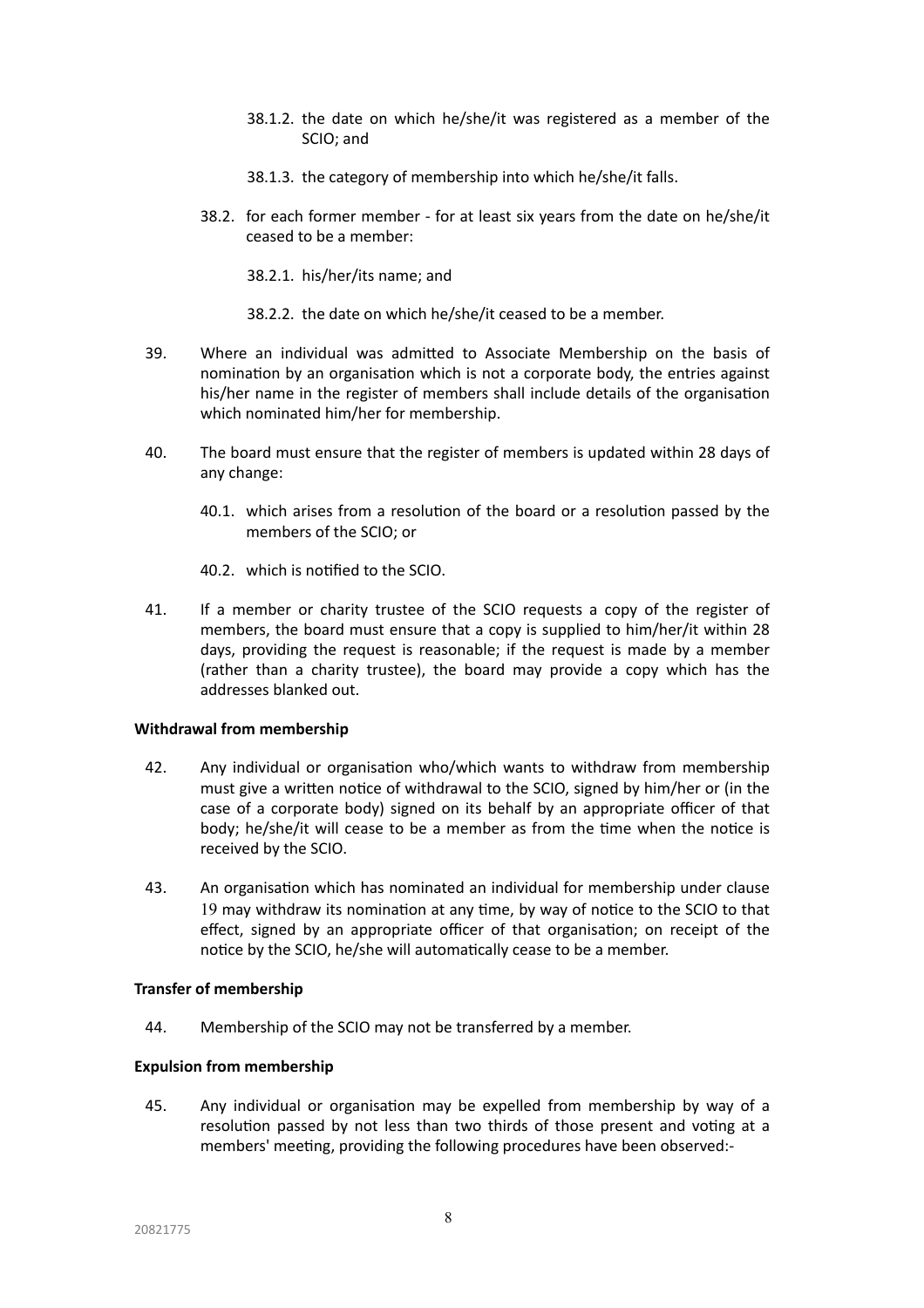- 45.1. at least 21 days' notice of the intention to propose the resolution must be given to the member concerned, specifying the grounds for the proposed expulsion;
- 45.2. the member concerned (or, in the case of a corporate body, an individual authorised by it) will be entitled to be heard on the resolution at the members' meeting at which the resolution is proposed.

# **Termination of membership**

- <span id="page-8-0"></span>46. Membership shall cease:
	- (a) in the case of an individual, on death;
	- (b) in the case of an organisation, on the liquidation, winding-up, dissolution or striking-off of that organisation;
	- (c) in the case of an individual admitted to membership on the basis of nomination by an organisation which is not a corporate body, if that organisation is wound-up or dissolved.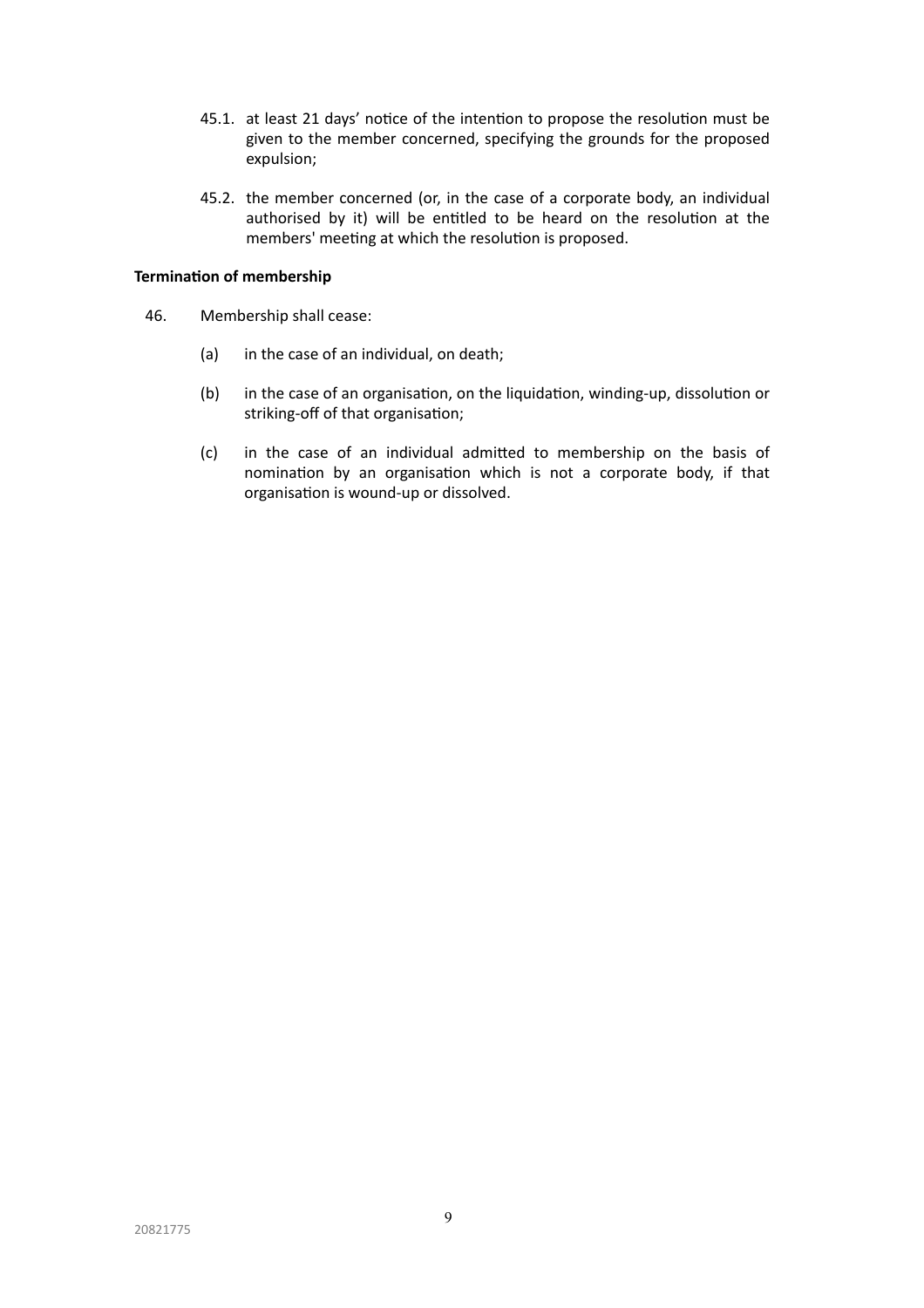#### **DECISION-MAKING BY THE MEMBERS**

#### **Members' meetings**

- 47. The board must arrange a meeting of members (an annual general meeting or "AGM") in each calendar year.
- 48. The gap between one AGM and the next must not be longer than 15 months.
- 49. Notwithstanding clause 47, an AGM does not need to be held during the calendar year in which the SCIO is formed; but the first AGM must still be held within 15 months of the date on which the SCIO is formed.
- 50. The business of each AGM must include:-
	- 50.1. a report by the chair on the activities of the SCIO;
	- 50.2. consideration of the annual accounts of the SCIO;
	- 50.3. the election/re-election of charity trustees, as referred to in clauses 94 to 99.
- 51. The board may arrange a special members' meeting at any time.

#### **Power to request the board to arrange a special members' meeting**

- 52. The board must arrange a special members' meeting if they are requested to do so by a notice (which may take the form of two or more documents in the same terms, each signed by one or more members) by members who amount to 5% or more of the total membership of the SCIO at the time, providing:
	- 52.1. the notice states the purposes for which the meeting is to be held; and
	- 52.2. those purposes are not inconsistent with the terms of this constitution, the Charities and Trustee Investment (Scotland) Act 2005 or any other statutory provision.
- 53. If the board receive a notice under clause 52, the date for the meeting which they arrange in accordance with the notice must not be later than 28 days from the date on which they received the notice.

# **Notice of members' meetings**

- <span id="page-9-0"></span>54. At least 14 clear days' notice must be given of any AGM or any special members' meeting.
	- 54.1. Where arrangements have been made for a meeting to be held virtually or as a hybrid meeting, the notice calling the meeting shall state that fact and include details of the means by which a person may attend the meeting virtually.
- 55. The notice calling a members' meeting must specify in general terms what business is to be dealt with at the meeting; and
	- 55.1. in the case of a resolution to alter the constitution, must set out the exact terms of the proposed alteration(s); or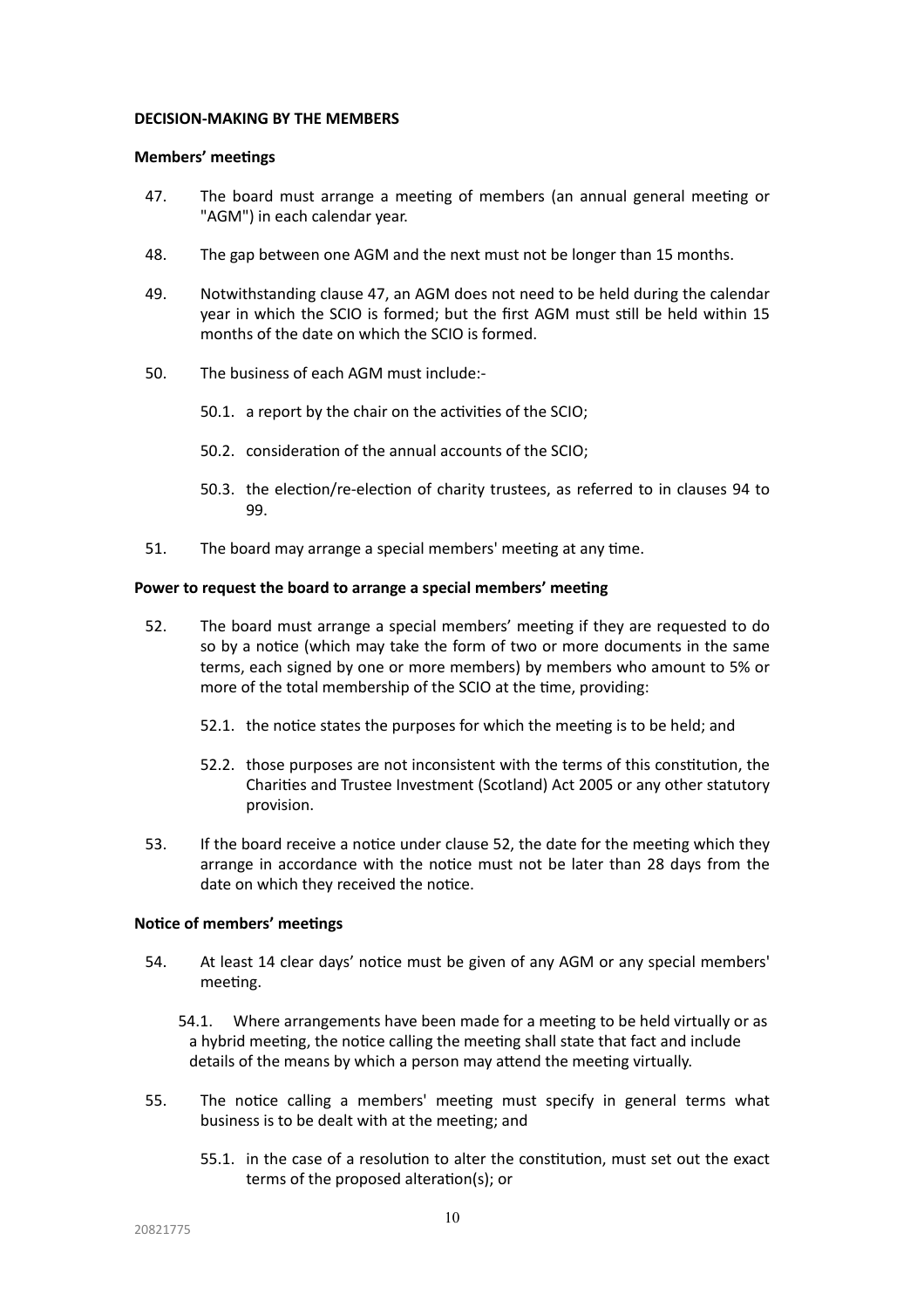- 55.2. in the case of any other resolution falling within clause 77 (requirement for two-thirds majority) must set out the exact terms of the resolution.
- 56. The reference to "clear days" in clause 54 shall be taken to mean that, in calculating the period of notice,
	- 56.1. the day after the notices are posted (or sent by e-mail) should be excluded; and
	- 56.2. the day of the meeting itself should also be excluded.
- 57. Notice of every members' meeting must be given to all the members of the SCIO, and to all the charity trustees; but the accidental omission to give notice to one or more members will not invalidate the proceedings at the meeting.
- <span id="page-10-1"></span>58. Any notice which requires to be given to a member under this constitution must be: -
	- 58.1. sent by post to the member, at the address last notified by him/her/it to the SCIO; *or*
	- 58.2. sent by e-mail to the member, at the e-mail address last notified by him/ her/it to the SCIO.

# **Procedure at members' meetings**

- 59. No valid decisions can be taken at any members' meeting unless a quorum is present.
- 60. The quorum for a members' meeting (subject to clause [61](#page-10-0)) is 20 members entitled to vote (each being an Ordinary Member or a proxy for an Ordinary Member), present in person or represented by proxy.
- <span id="page-10-0"></span>61. A quorum shall not be deemed to be present at any members' meeting unless the Ordinary Members present or represented by proxy at the meeting form a majority of the members present or represented by proxy at the meeting.
- 62. For the avoidance of doubt, Associate Members and Junior Members shall not be counted in determining whether a quorum is present at any members' meeting.
- 63. If a quorum is not present within 15 minutes after the time at which a members' meeting was due to start - or if a quorum ceases to be present during a members' meeting - the meeting cannot proceed; and fresh notices of meeting will require to be sent out, to deal with the business (or remaining business) which was intended to be conducted.
- 64. The chair of the SCIO should act as chairperson of each members' meeting.
- 65. If the chair of the SCIO is not present within 15 minutes after the time at which the meeting was due to start (or is not willing to act as chairperson), the charity trustees present at the meeting must elect (from among themselves) the person who will act as chairperson of that meeting.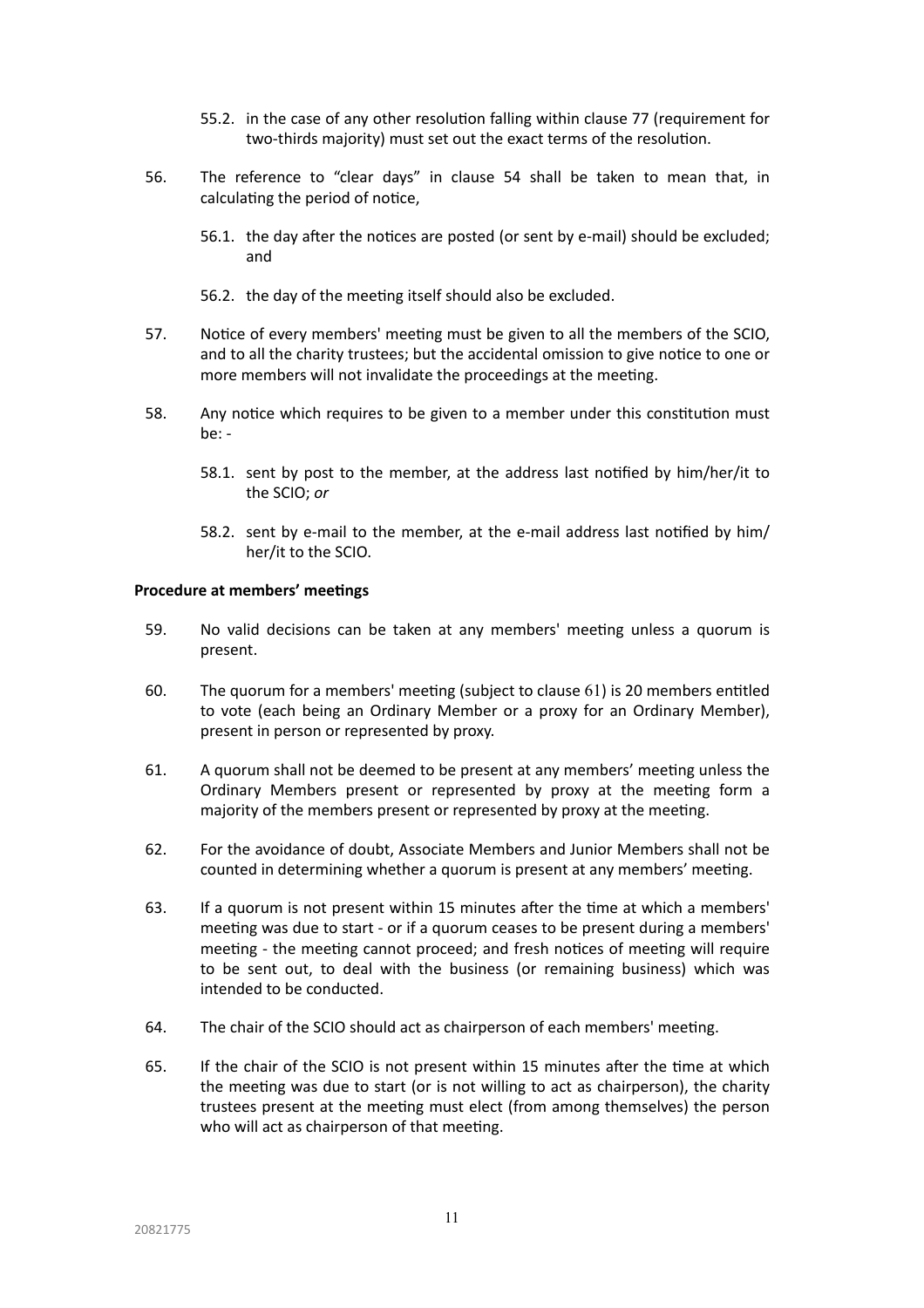66. The chairperson of a members' meeting may, with the consent of the meeting, adjourn the meeting to such date, time and place as the chairperson may determine.

# **Voting at members' meetings**

- 67. Every Ordinary Member has one vote, which may be given (whether or a show of hands or on a secret ballot) either personally or by proxy.
- 68. For the avoidance of doubt, Associate Members and Junior Members shall have no power to vote at members' meetings.
- 69. Any Ordinary Member who wishes to appoint a proxy to vote on his/her behalf at any members' meeting (or adjourned meeting):-
	- 69.1. must give to the SCIO a proxy form (in such terms as the board requires), signed by him/her; or
	- 69.2. must send by electronic means to the SCIO at such electronic address as may have been notified to the members for that purpose, a proxy form (in such terms as the board requires);

providing (in either case) the proxy form is received by the SCIO at the relevant address not less than 48 hours before the time for holding the meeting (or, as the case may be, adjourned meeting).

- 70. In calculating the 48-hour period referred to in clause 69, no account shall be taken of any part of a day that is not a working day.
- 71. An instrument of proxy which does not comply with the provisions of clause 69, or which is not lodged or given in accordance with such provisions, shall be invalid.
- 72. A member shall not be entitled to appoint more than one proxy to attend on the same occasion.
- 73. A proxy appointed to attend and vote at any members' meeting instead of a member shall have the same right as the member who appointed him/her to speak at the meeting; and need not be a member of the SCIO.
- 74. A vote given, or ballot demanded, by proxy shall be valid notwithstanding that the authority of the person voting or demanding a ballot had terminated prior to the giving of such vote or demanding of such ballot, unless notice of such termination was received by the SCIO at the SCIO's principal office (or, where sent by electronic means, was received by the SCIO at the address notified by the SCIO to the members for the purpose of electronic communications) before the commencement of the meeting or adjourned meeting at which the vote was given or the ballot demanded.
- 75. An Associate Member which is a corporate body shall be entitled to appoint an individual to attend and speak at any members' meeting as its authorised representative.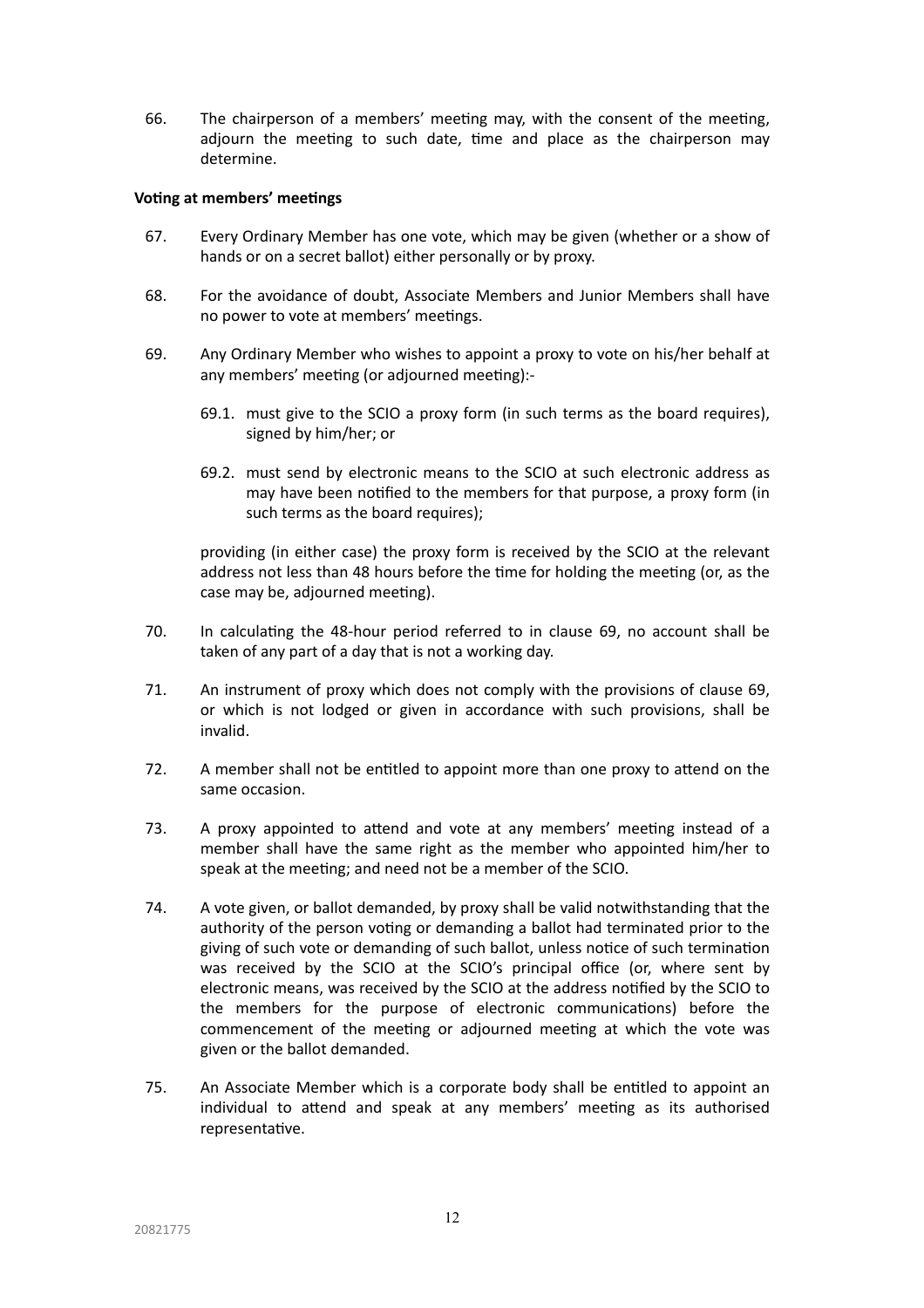- 76. All decisions at members' meetings will be made by majority vote with the exception of the types of resolution listed in clause 77.
- <span id="page-12-1"></span>77. The following resolutions will be valid only if passed by not less than two thirds of those voting on the resolution at a members' meeting (or if passed by way of a written resolution under clause 82) providing proper notice of the meeting and of the intention to propose the resolution has been given in accordance with clauses [54](#page-9-0) to [58](#page-10-1):
	- 77.1. a resolution amending the constitution (subject to clause [81](#page-12-0));
	- 77.2. a resolution expelling an individual or organisation from membership under clause 45;
	- 77.3. a resolution directing the board to take any particular step (or directing the board not to take any particular step);
	- 77.4. a resolution approving the amalgamation of the SCIO with another SCIO (or approving the constitution of the new SCIO to be constituted as the successor pursuant to that amalgamation);
	- 77.5. a resolution to the effect that all of the SCIO's property, rights and liabilities should be transferred to another SCIO (or agreeing to the transfer from another SCIO of all of its property, rights and liabilities);
	- 77.6. a resolution for the winding up or dissolution of the SCIO.
- 78. If there is an equal number of votes for and against any resolution, the chairperson of the meeting will be entitled to a second (casting) vote.
- 79. A resolution put to the vote at a members' meeting will be decided on a show of hands - unless the chairperson (or at least two other members present at the meeting and entitled to vote, whether as Ordinary Members or as proxies for Ordinary Members) ask for a secret ballot; a secret ballot may be demanded either before the show of hands takes place, or immediately after the result of the show of hands is declared.
- 80. If a secret ballot is demanded, it shall be taken at the meeting and shall be conducted in such manner as the chairperson may direct; the result of the ballot shall be declared at the meeting at which the ballot was demanded.
- <span id="page-12-0"></span>81. Amendments to the purposes of the SCIO (as set out in clause [4](#page-2-0)) will require the prior approval of OSCR.

# **Written resolutions by members**

82. A resolution agreed to in writing (or by e-mail) by all the members will be as valid as if it had been passed at a members' meeting; the date of the resolution will be taken to be the date on which the last member agreed to it.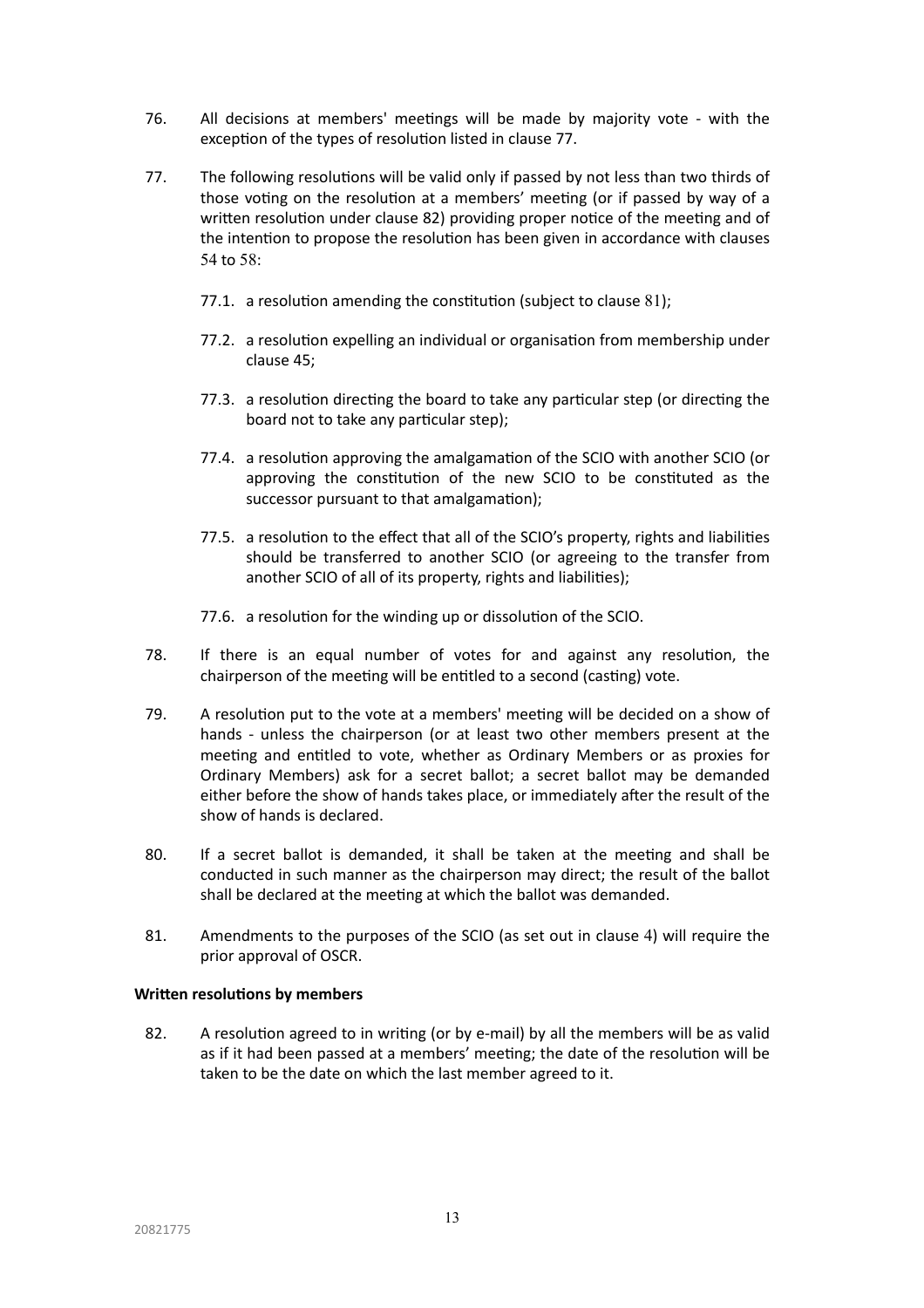#### **Minutes**

- 83. The board must ensure that proper minutes are kept in relation to all members' meetings.
- 84. Minutes of members' meetings must include the names of those present; and (so far as possible) should be signed by the chairperson of the meeting.
- <span id="page-13-2"></span>85. Any person may request a copy of the minutes of members' meetings and, provided that the request is reasonable, the SCIO must, subject to clause [86](#page-13-0), provide a copy of the minutes to that person within 28 days of the request.
- <span id="page-13-0"></span>86. Where a request for a copy of minutes is made under clause [85](#page-13-2), the SCIO may withhold information contained in the minutes provided that the person requesting a copy of the minutes is informed of the reasons for doing so.

# **BOARD**

# **Categories of charity trustee**

- <span id="page-13-1"></span>87. In this constitution:
	- 87.1. "Member Trustee" means a charity trustee (drawn from the membership of the SCIO) elected/appointed under clauses 94 to 99;
	- 87.2. "Co-opted Trustee" means a (non-member) charity trustee appointed by the board under clauses 100 and 101.

# **Number of charity trustees**

- <span id="page-13-3"></span>88. The maximum number of charity trustees is 12; out of that number:
	- 88.1. no more than 10 shall be Member Trustees; and
	- 88.2. no more than 2 shall be Co-opted Trustees.
- 89. At any given time, charity trustees who are also Ordinary Members must form a majority of the total number of charity trustees in office.
- 90. The minimum number of charity trustees shall be 4, of whom a majority must be Member Trustees.

#### **Eligibility**

- 91. A person shall not be eligible for election/appointment as a Member Trustee unless he/she is a member of the SCIO; a person appointed as a Co-opted Trustee need not, however, be a member of the SCIO.
- <span id="page-13-4"></span>92. A person will not be eligible for election or appointment as a charity trustee if he/ she is: -
	- 92.1. disqualified from being a charity trustee under the Charities and Trustee Investment (Scotland) Act 2005; or
	- 92.2. an employee of the SCIO.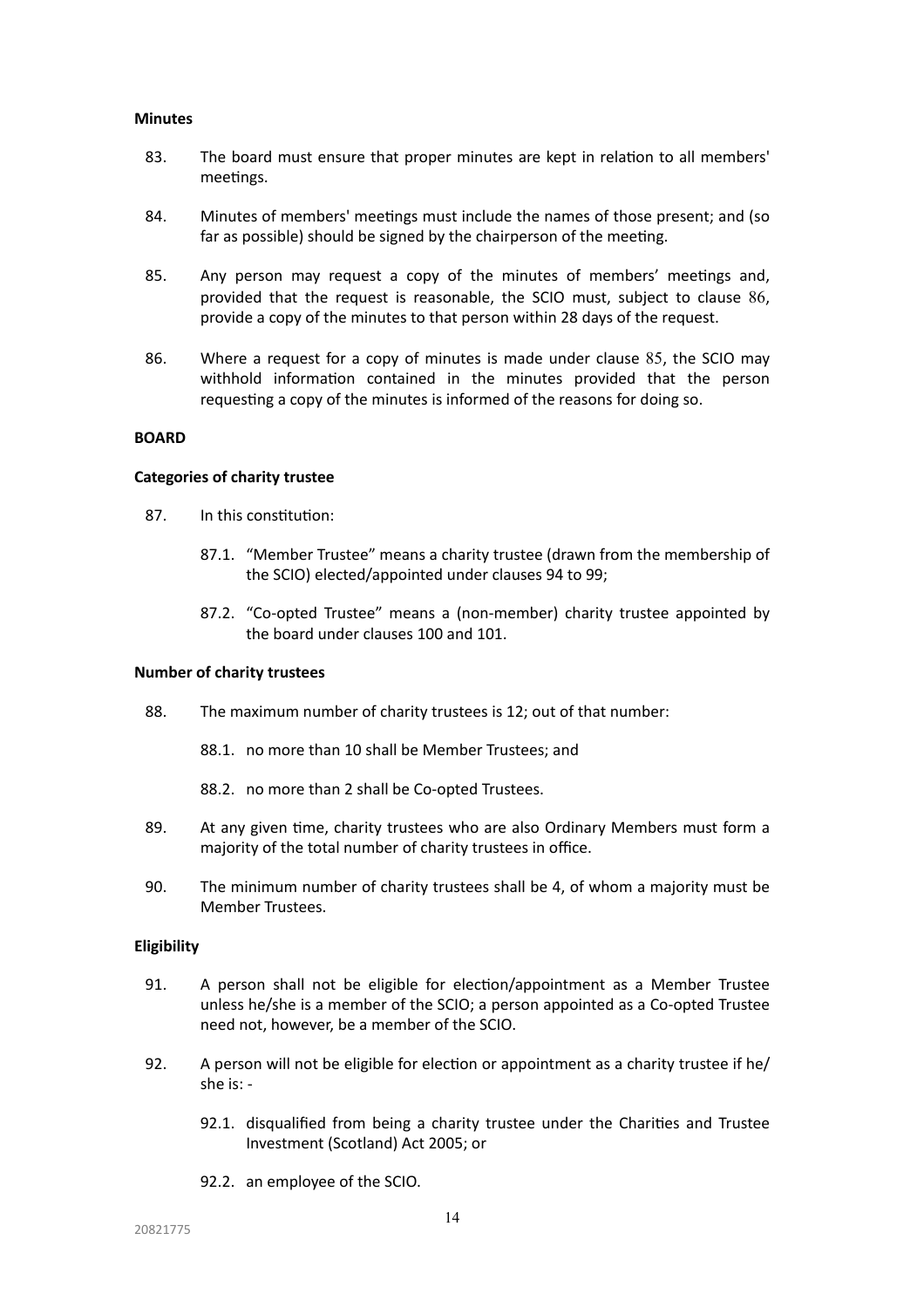# **Initial charity trustees**

93. The individuals who signed the charity trustee declaration forms which accompanied the application for incorporation of the SCIO shall be deemed to have been appointed by the members as charity trustees (within the category of "Member Trustees") with effect from the date of incorporation of the SCIO.

# **Election, retiral, re-election: Member Trustees**

- 94. At each AGM, the Ordinary Members may (subject to clauses [88](#page-13-3) and 92) elect any member (providing he/she is willing to act) to be a charity trustee (a "Member Trustee").
- 95. The board may (subject to clauses [88](#page-13-3) and 92) at any time appoint any member (providing he/she is willing to act) to be a charity trustee (a "Member Trustee").
- 96. At the first AGM, one third (to the nearest round number) of the Member Trustees shall retire from office; the question of which of them is to retire shall be determined by some random method.
- 97. At each AGM (other than the first)
	- 97.1. any Member Trustee appointed under clause 95 during the period since the preceding AGM shall retire from office;
	- 97.2. out of the remaining Member Trustees, one third (to the nearest round number) shall retire from office.
- 98. The charity trustees to retire under paragraph 97.2 shall be those who have been longest in office since they were last elected or re-elected; as between persons who were last elected/re-elected on the same date, the question of which of them is to retire shall be determined by some random method.
- 99. A charity trustee who retires from office under clause 96 or 97 shall be eligible for re-election.

# **Appointment/re-appointment: Co-opted Trustees**

- 100. In addition to their powers under clause 95, the board may (subject to clauses [88](#page-13-3) and 92) at any time appoint any non-member of the SCIO (providing he/she is willing to act) to be a charity trustee (a "Co-opted Trustee") either on the basis that he/she has been nominated by a body with which the SCIO has close contact in the course of its activities or on the basis that he/she has specialist experience and/or skills which could be of assistance to the board.
- 101. At the conclusion of each AGM, all of the Co-opted Trustees shall retire from office – but shall then (subject to clauses [88](#page-13-3) and [92](#page-13-4)) be eligible for reappointment under clause 100.

# **Termination of office**

102. A charity trustee will automatically cease to hold office if: -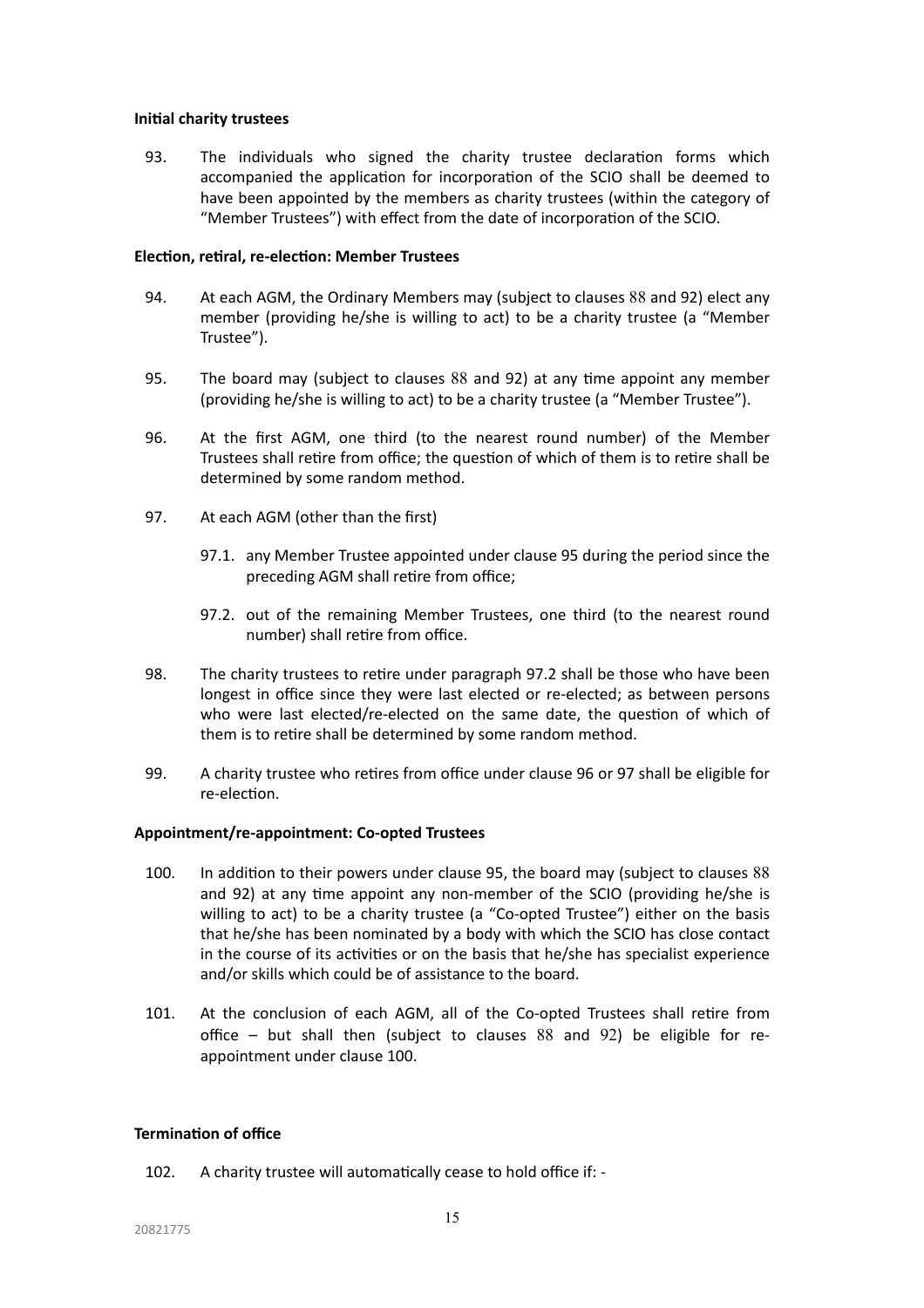- 102.1. he/she becomes disqualified from being a charity trustee under the Charities and Trustee Investment (Scotland) Act 2005;
- 102.2. he/she becomes incapable for medical reasons of carrying out his/her duties as a charity trustee - but only if that has continued (or is expected to continue) for a period of more than six months;
- 102.3.(in the case of a Member Trustee) he/she ceases to be a member of the SCIO;
- 102.4. he/she becomes an employee of the SCIO;
- 102.5. he/she gives the SCIO a notice of resignation, signed by him/her;
- 102.6. he/she is absent (without good reason, in the opinion of the board) from more than three consecutive meetings of the board - but only if the board resolves to remove him/her from office;
- 102.7. he/she is removed from office by resolution of the board on the grounds that he/she is considered to have committed a serious breach of the code of conduct for charity trustees (as referred to in clause 122);
- 102.8. he/she is removed from office by resolution of the board on the grounds that he/she is considered to have been in serious or persistent breach of his/her duties under section 66(1) or (2) of the Charities and Trustee Investment (Scotland) Act 2005; or
- 102.9. he/she is removed from office by a resolution of the members passed at a members' meeting.
- 103. A resolution under paragraph 102.7, 102.8 or 102.9 shall be valid only if:
	- 103.1.the charity trustee who is the subject of the resolution is given reasonable prior written notice of the grounds upon which the resolution for his/her removal is to be proposed;
	- 103.2.the charity trustee concerned is given the opportunity to address the meeting at which the resolution is proposed, prior to the resolution being put to the vote; and
	- 103.3.(in the case of a resolution under paragraph 102.7 or 102.8) at least two thirds (to the nearest round number) of the charity trustees then in office vote in favour of the resolution.

#### **Register of charity trustees**

104. The board must keep a register of charity trustees, setting out

104.1.for each current charity trustee:

104.1.1.his/her full name and address;

104.1.2. the date on which he/she was appointed as a charity trustee; and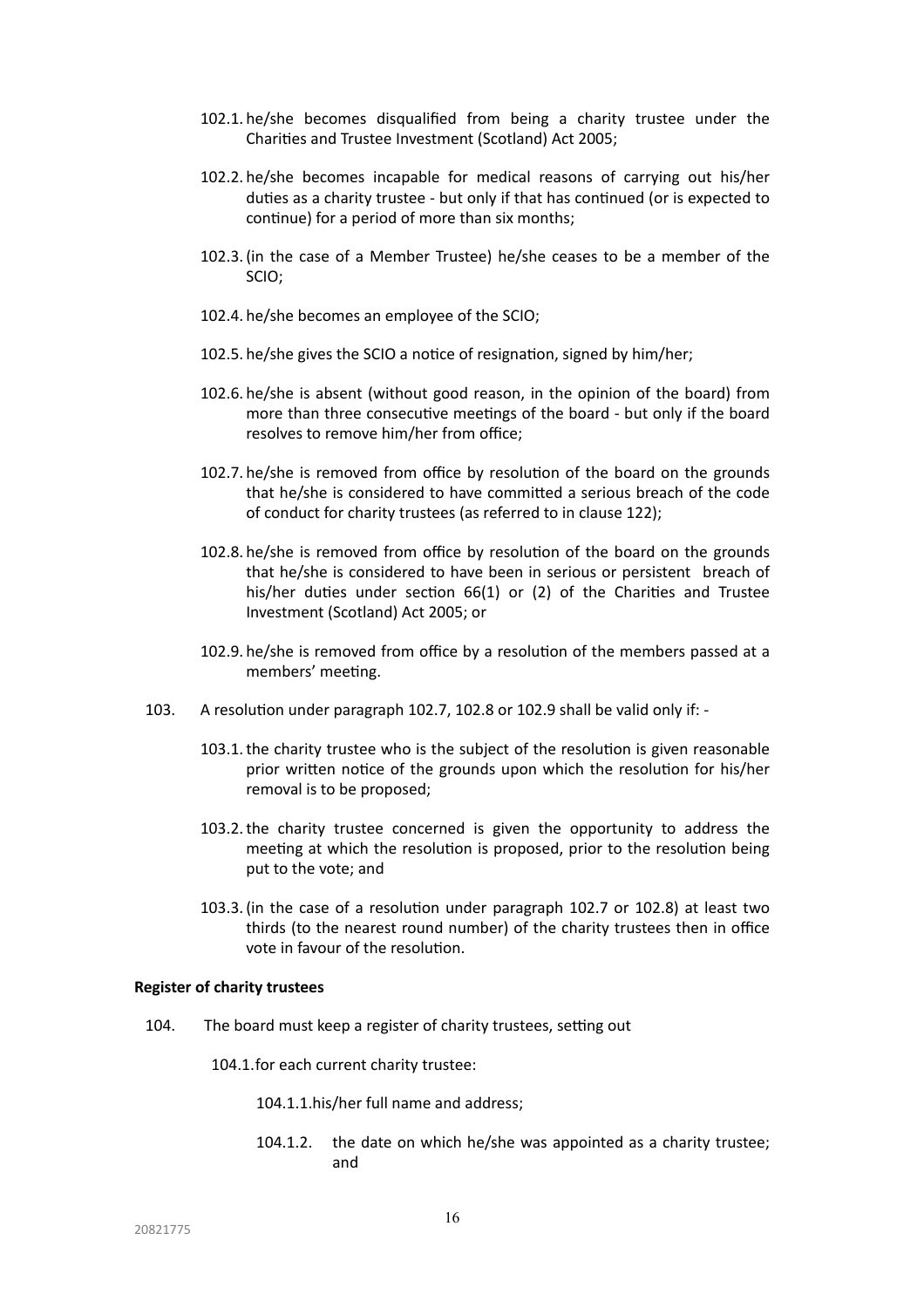- 104.1.3. any office held by him/her in the SCIO;
- 104.2. for each former charity trustee for at least 6 years from the date on which he/she ceased to be a charity trustee:
	- 104.2.1. the name of the charity trustee;
	- 104.2.2. any office held by him/her in the SCIO; and
	- 104.2.3. the date on which he/she ceased to be a charity trustee.
- 105. The board must ensure that the register of charity trustees is updated within 28 days of any change:
	- 105.1. which arises from a resolution of the board or a resolution passed by the members of the SCIO; or

105.2. which is notified to the SCIO.

106. If any person requests a copy of the register of charity trustees, the board must ensure that a copy is supplied to him/her within 28 days, providing the request is reasonable; if the request is made by a person who is not a charity trustee of the SCIO, the board may provide a copy which has the addresses blanked out - if the SCIO is satisfied that including that information is likely to jeopardise the safety or security of any person or premises.

#### **Office-bearers**

- 107. The charity trustees must elect (from among themselves) a chair and a treasurer.
- 108. In addition to the office-bearers required under clause 107, the charity trustees may elect (from among themselves) further office-bearers if they consider that appropriate.
- 109. All of the office-bearers will cease to hold office at the conclusion of each AGM, but may then be re-elected under clause 107 or 108.
- 110. A person elected to any office will automatically cease to hold that office:
	- 110.1. if he/she ceases to be a charity trustee; *or*
	- 110.2. if he/she gives to the SCIO a notice of resignation from that office, signed by him/her.

#### **Powers of board**

111. Except where this constitution states otherwise, the SCIO (and its assets and operations) will be managed by the board; and the board may exercise all the powers of the SCIO.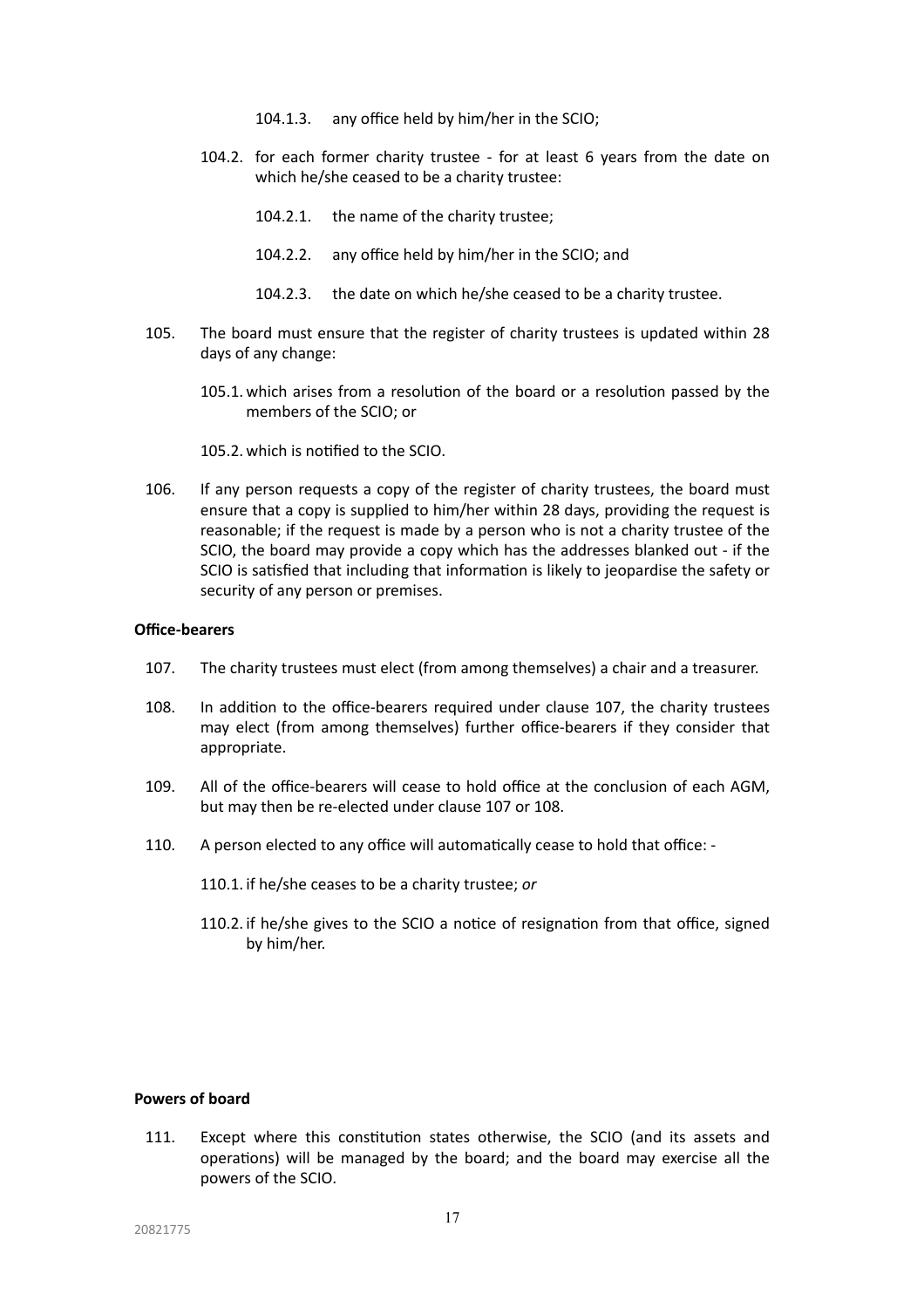- 112. A meeting of the board at which a quorum is present may exercise all powers exercisable by the board.
- 113. The members may, by way of a resolution passed in compliance with clause [77](#page-12-1) (requirement for two-thirds majority), direct the board to take any particular step or direct the board not to take any particular step; and the board shall give effect to any such direction accordingly.

#### **Charity trustees - general duties**

- 114. Each of the charity trustees has a duty, in exercising functions as a charity trustee, to act in the interests of the SCIO; and, in particular, must:-
	- 114.1.seek, in good faith, to ensure that the SCIO acts in a manner which is in accordance with its purposes (as set out clause [4](#page-2-0));
	- 114.2. act with the care and diligence which it is reasonable to expect of a person who is managing the affairs of another person;
	- 114.3. in circumstances giving rise to the possibility of a conflict of interest between the SCIO and any other party:
		- 114.3.1.put the interests of the SCIO before that of the other party;
		- 114.3.2.where any other duty prevents him/her from doing so, disclose the conflicting interest to the SCIO and refrain from participating in any deliberation or decision of the other charity trustees with regard to the matter in question;
	- 114.4. ensure that the SCIO complies with any direction, requirement, notice or duty imposed under or by virtue of the Charities and Trustee Investment (Scotland) Act 2005.
- 115. In addition to the duties outlined in clause 114, all of the charity trustees must take such steps as are reasonably practicable for the purpose of ensuring: -
	- 115.1.that any breach of any of those duties by a charity trustee is corrected by the charity trustee concerned and not repeated; and
	- 115.2.that any trustee who has been in serious and persistent breach of those duties is removed as a trustee.
- 116. A charity trustee who has a personal interest in any transaction or other arrangement which the SCIO is proposing to enter into, must declare that interest at a board meeting; he/she will be debarred (under clause [137](#page-20-1)) from voting on the question of whether or not the SCIO should enter into that arrangement.
- 117. For the purposes of the preceding clause, a charity trustee shall be deemed to have a personal interest in an arrangement if any partner or other close relative of his/hers or any firm of which he/she is a partner or any limited company of which he/she is a substantial shareholder or director or any limited liability partnership of which he/she is a member (or any other party who/which is deemed to be connected with him/her), has a personal interest in that arrangement.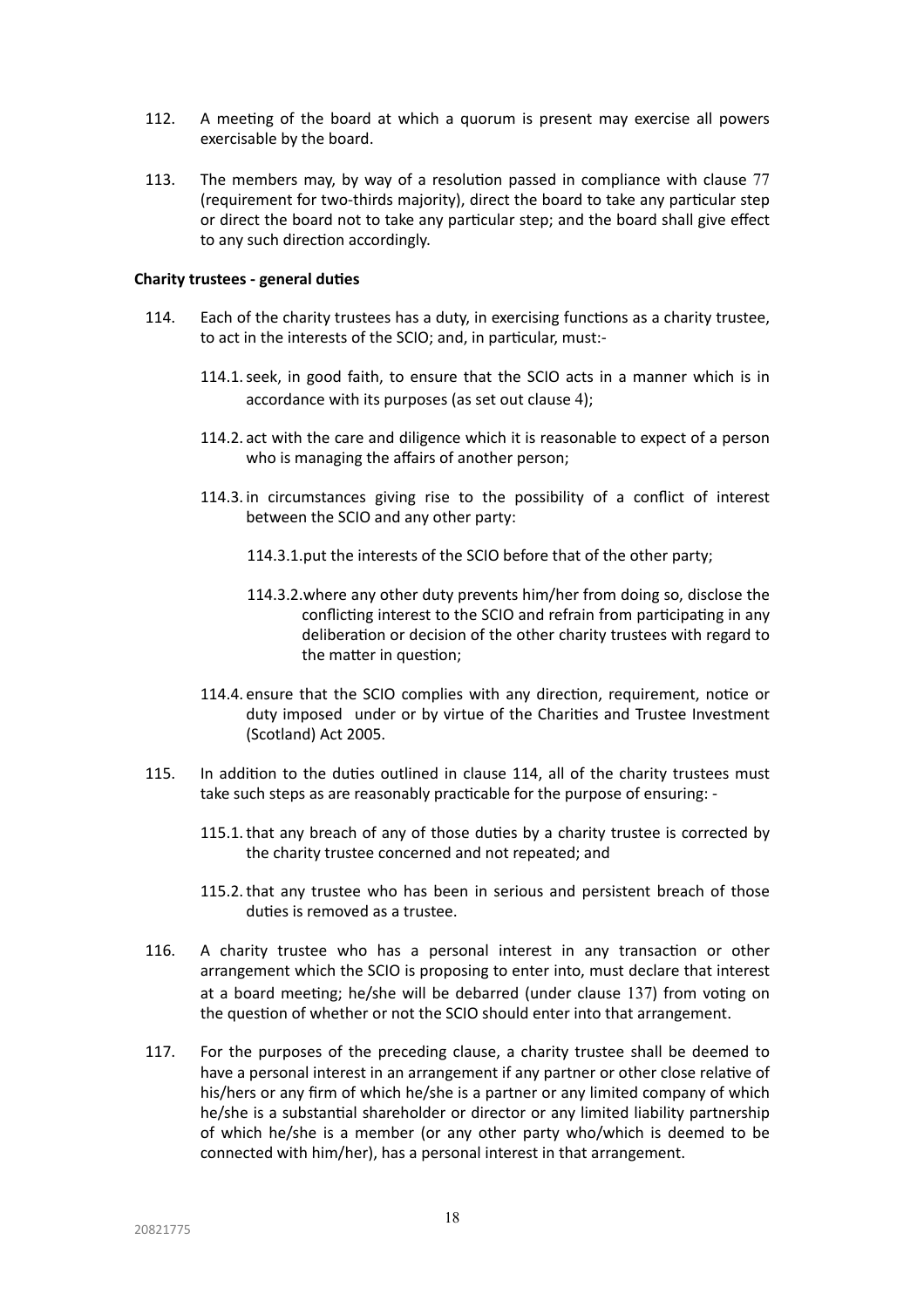- 118. Provided he/she has declared his/her interest and has not voted on the question of whether or not the SCIO should enter into the arrangement - a charity trustee will not be debarred from entering into an arrangement with the SCIO in which he/she has a personal interest; and (subject to clause 120 and to the provisions relating to remuneration for services contained in the Charities and Trustee Investment (Scotland) Act 2005), he/she may retain any personal benefit which arises from that arrangement.
- 119. Where a charity trustee provides services to the SCIO or might benefit from any remuneration paid to a connected party for such services, then:
	- (a) the maximum amount of the remuneration must be specified in a written agreement and must be reasonable;
	- (b) the charity trustees must be satisfied that it would be in the interests of the SCIO to enter into the arrangement (taking account of that maximum amount); and
	- (c) less than half of the charity trustees must be receiving remuneration from the SCIO (or benefit from remuneration of that nature).
- 120. No charity trustee may serve as an employee (full time or part time) of the SCIO; and no charity trustee may be given any remuneration by the SCIO for carrying out his/her duties as a charity trustee.
- 121. The charity trustees may be paid all travelling and other expenses reasonably incurred by them in connection with carrying out their duties; this may include expenses relating to their attendance at meetings.

# **Code of conduct for charity trustees**

- 122. Each of the charity trustees shall comply with the code of conduct (incorporating detailed rules on conflict of interest) prescribed by the board from time to time.
- 123. The code of conduct referred to in clause 122 shall be supplemental to the provisions relating to the conduct of charity trustees contained in this constitution and the duties imposed on charity trustees under the Charities and Trustee Investment (Scotland) Act 2005; and all relevant provisions of this constitution shall be interpreted and applied in accordance with the provisions of the code of conduct in force from time to time.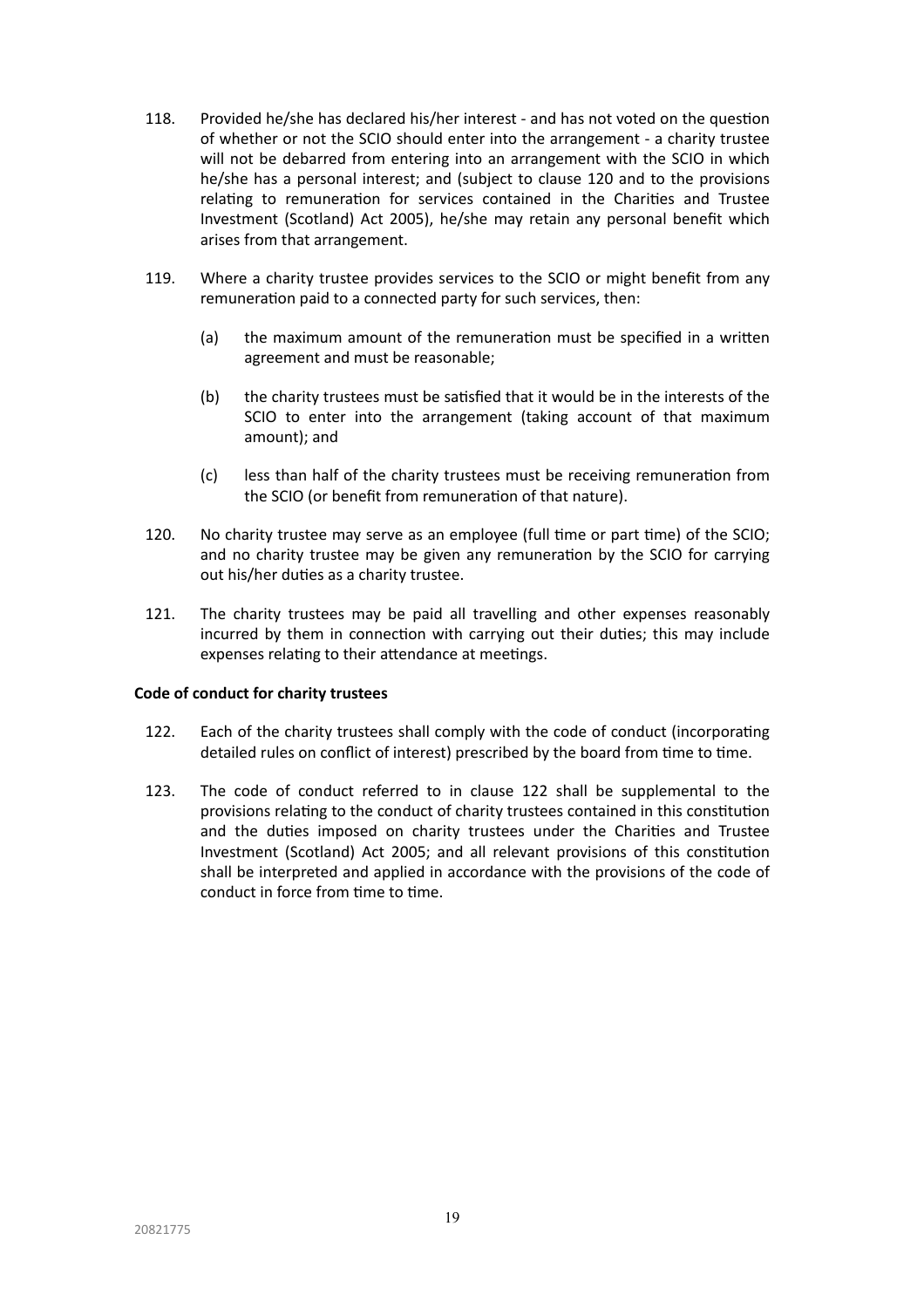# **DECISION-MAKING BY THE CHARITY TRUSTEES**

#### **Notice of board meetings**

- 124. Any charity trustee may call a meeting of the board *or* ask the secretary to call a meeting of the board.
- 125. At least 7 days' notice must be given of each board meeting, unless (in the opinion of the person calling the meeting) there is a degree of urgency which makes that inappropriate.
	- 125.1. Where arrangements have been made for a meeting to be held virtually or as a hybrid meeting, the notice calling the meeting shall state that fact and include details of the means by which a person may attend the meeting virtually.

# **Procedure at board meetings**

- 126. No valid decisions can be taken at a board meeting unless a quorum is present; the quorum for board meetings (subject to clause [127](#page-19-0)) is 4 charity trustees, present in person.
- <span id="page-19-0"></span>127. A quorum shall not be deemed to be constituted at any board meeting unless the Member Trustees who are also Ordinary Members form a majority of the total number of charity trustees present at the meeting.
- 128. A charity trustee may participate in a board meeting by means of a conference telephone, video conferencing facility or similar communications equipment whereby all the charity trustees participating in the meeting can hear each other; a charity trustee participating in a meeting in this manner shall be deemed to be present in person at the meeting.
- 129. If at any time the number of charity trustees in office falls below the number stated as the quorum in clause 126, the remaining charity trustee(s) will have power to fill the vacancies or call a members' meeting - but will not be able to take any other valid decisions.
- 130. The chair of the SCIO should act as chairperson of each board meeting.
- 131. If the chair is not present within 15 minutes after the time at which the meeting was due to start (or is not willing to act as chairperson), the charity trustees present at the meeting must elect (from among themselves) the person who will act as chairperson of that meeting.
- 132. Every charity trustee has one vote, which must be given personally.
- 133. All decisions at board meetings will be made by majority vote.
- 134. If there is an equal number of votes for and against any resolution, the chairperson of the meeting will (subject to clause [135](#page-19-1)) be entitled to a second (casting) vote.
- <span id="page-19-1"></span>135. A chairperson who is not an Ordinary Member shall not be entitled to a casting vote.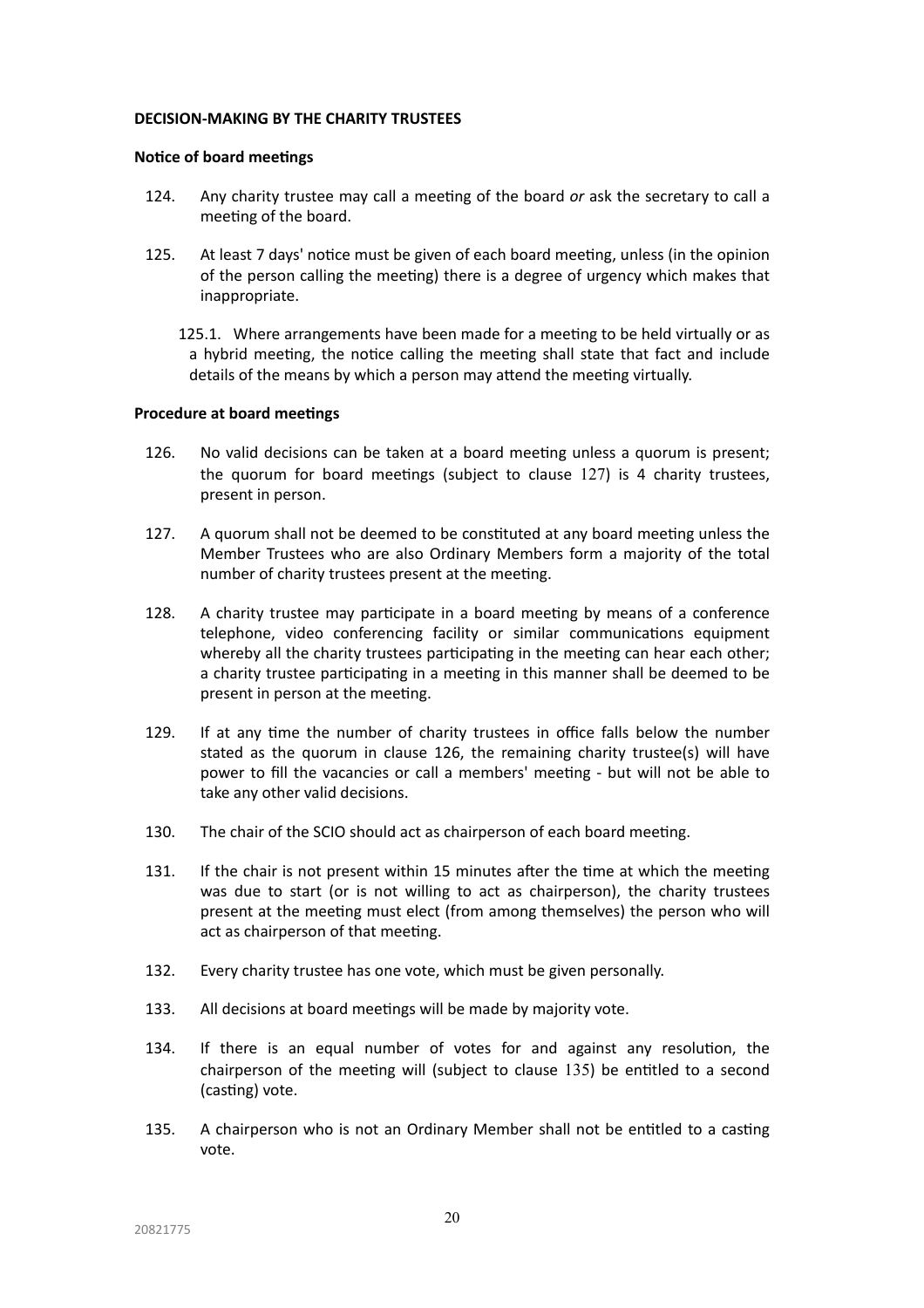- 136. The board may, at its discretion, allow any person to attend and speak at a board meeting notwithstanding that he/she is not a charity trustee - but on the basis that he/she must not participate in decision-making.
- <span id="page-20-1"></span>137. A charity trustee must not vote at a board meeting (or at a meeting of a subcommittee) on any resolution which relates to a matter in which he/she has a personal interest or duty which conflicts (or may conflict) with the interests of the SCIO; he/she must withdraw from the meeting while an item of that nature is being dealt with.
- 138. For the purposes of clause 137:
	- 138.1. an interest held by an individual who is "connected" with the charity trustee under section 68(2) of the Charities and Trustee Investment (Scotland) Act 2005 (husband/wife, partner, child, parent, brother/sister etc) shall be deemed to be held by that charity trustee;
	- 138.2. a charity trustee will be deemed to have a personal interest in relation to a particular matter if a body in relation to which he/she is an employee, director, member of the management committee, officer or elected representative has an interest in that matter.
- <span id="page-20-2"></span>139. A charity trustee shall not be counted in the quorum present at a meeting in relation to a resolution on which he/she is not entitled to vote.
- 140. The SCIO may, by majority vote, suspend or relax to any extent either generally or in relation to any particular matter – the provisions of clauses [137](#page-20-1) to [139](#page-20-2).

# **Minutes**

- 141. The board must ensure that proper minutes are kept in relation to all board meetings and meetings of sub-committees.
- 142. The minutes to be kept under clause 141 must include the names of those present; and (so far as possible) should be signed by the chairperson of the meeting.
- <span id="page-20-3"></span>143. Any person may request a copy of the minutes of meetings of the charity trustees of the SCIO and, provided that the request is reasonable, the SCIO must, subject to clause [144](#page-20-0), provide a copy of the minutes to that person within 28 days of the request.
- <span id="page-20-0"></span>144. Where a request for a copy of minutes is made under clause [143](#page-20-3), the SCIO may withhold information contained in the minutes provided that the person requesting a copy of the minutes is informed of the reasons for doing so.

# **ADMINISTRATION**

#### **Delegation to sub-committees**

145. The board may delegate any of their powers to sub-committees; a sub-committee must include at least one charity trustee, but other members of a sub-committee need not be charity trustees.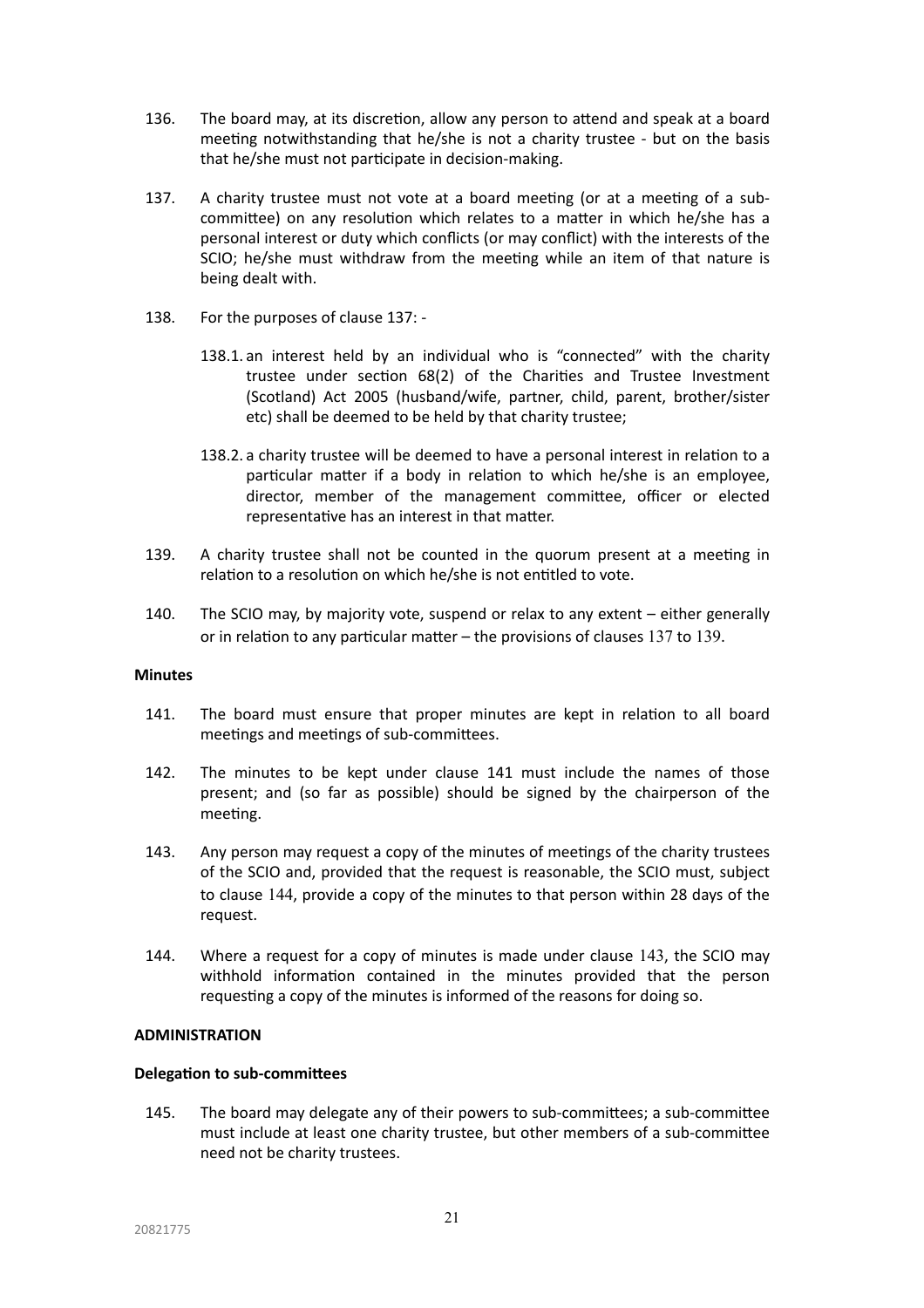- 146. The board may also delegate to the chair of the SCIO (or the holder of any other post) such of their powers as they may consider appropriate.
- 147. When delegating powers under clause 145 or 146, the board must set out appropriate conditions (which must include an obligation to report regularly to the board).
- 148. Any delegation of powers under clause 145 or 146 may be revoked or altered by the board at any time.
- 149. The rules of procedure for each sub-committee, and the provisions relating to membership of each sub-committee, shall be set by the board.

# **Operation of accounts**

- 150. Subject to clause 151, the signatures of two out of three signatories appointed by the board will be required in relation to all operations (other than the lodging of funds) on the bank and building society accounts held by the SCIO; at least one out of the two signatures must be the signature of a charity trustee.
- 151. Where the SCIO uses electronic facilities for the operation of any bank or building society account, the authorisations required for operations on that account must be consistent with the approach reflected in clause 150.

# **Secretary**

152. The board shall appoint a secretary, and on the basis that the term of the appointment, the remuneration (if any) payable to the secretary, and the such conditions of appointment shall be as determined by the board; the secretary may be removed by them at any time.

#### **Accounting records and annual accounts**

- 153. The board must ensure that proper accounting records are kept, in accordance with all applicable statutory requirements.
- 154. The accounting records shall be maintained by the treasurer and overseen by the chair, or otherwise by, or as determined by, the board; such records shall be kept at such place or places as the board think fit and shall always be available for inspection by the board.
- 155. The board must prepare annual accounts, complying with all relevant statutory requirements; if an audit is required under any statutory provisions (or if the board consider that an audit would be appropriate for some other reason), the board should ensure that an audit of the accounts is carried out by a qualified auditor.
- <span id="page-21-0"></span>156. No member shall (unless he/she is a charity trustee) have any right of inspecting any accounting or other records, or any document of the SCIO, except as conferred by statute or authorised by a resolution passed at a meeting of the members of the SCIO.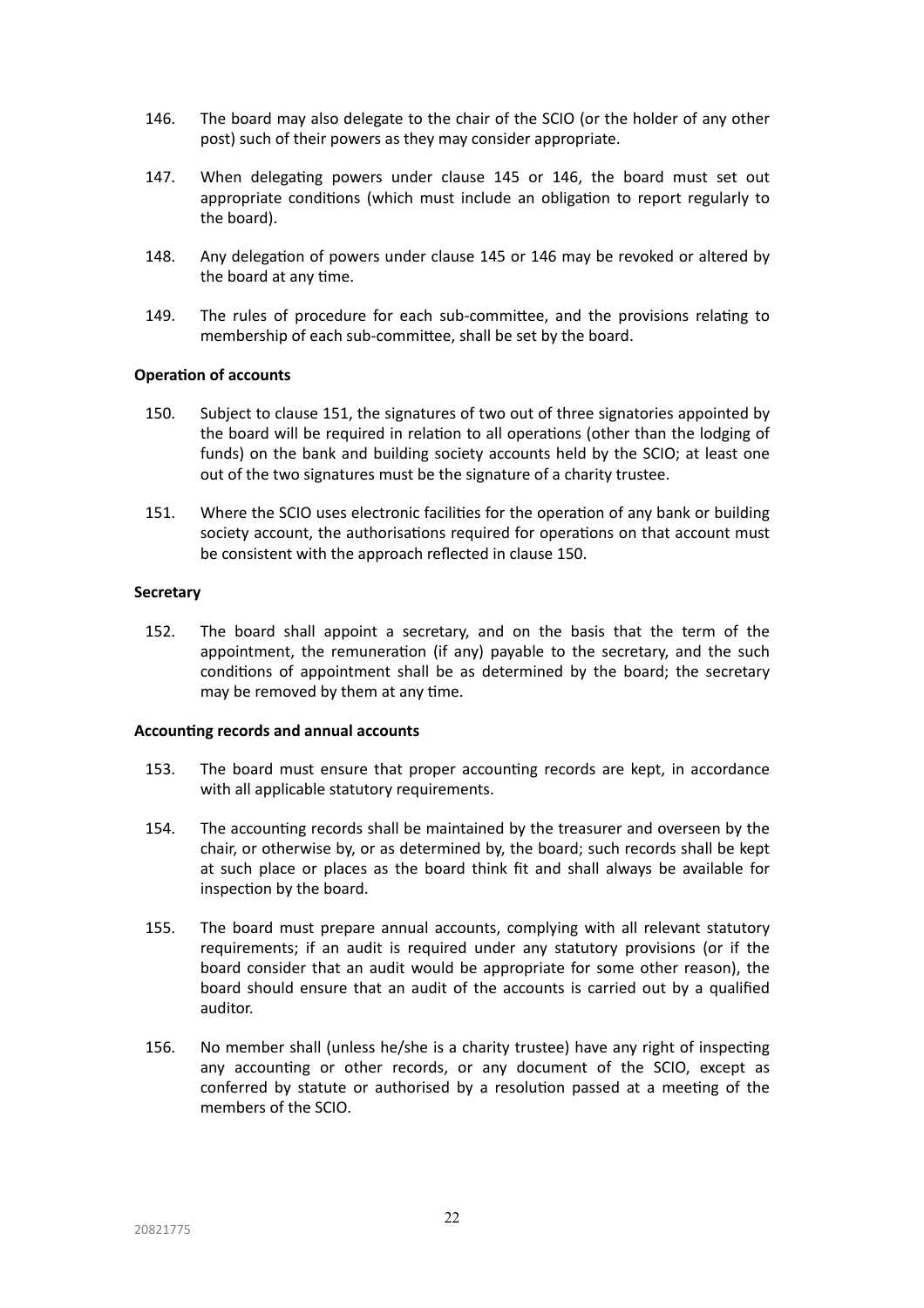# **MISCELLANEOUS**

# **Winding-up**

- 157. If the SCIO is to be wound up or dissolved, the winding-up or dissolution process will be carried out in accordance with the procedures set out under the Charities and Trustee Investment (Scotland) Act 2005.
- 158. Any surplus assets (including any land acquired by the SCIO under Part 2 or Part 3A of the Land Reform (Scotland) Act 2003 or Part 5 of the Land Reform (Scotland) Act 2016) available to the SCIO immediately preceding its winding up or dissolution must be applied for the benefit of the Community to be used for purposes which are the same as - or which closely resemble - the purposes of the SCIO as set out in this constitution.

# **Alterations to the constitution**

- 159. This constitution may (subject to clause 160) be altered by resolution of the members passed at a members' meeting (subject to achieving the two thirds majority referred to in clause 77) or by way of a written resolution of the members.
- 160. The Charities and Trustee Investment (Scotland) Act 2005 prohibits taking certain steps (eg change of name, an alteration to the purposes, amalgamation, windingup) without the consent of OSCR. If:
	- (a) the company is a community body (as defined in article 162.3 and (i) it has registered a community interest in land under Part 2 of the Land Reform (Scotland) Act 2003 and remains so registered, or (ii) has bought land under Part 2 of the Land Reform (Scotland) Act 2003 any part of which remains in its ownership; or
	- (b) the company is a Part 3A community body or Part 5 community body (in each case, as defined in article 162.5) and has bought land under Part 3A of the Land Reform (Scotland) Act 2003 or Part 5 of the Land Reform (Scotland) 2016 any part of which remains in its ownership,

the company must give written notice to the Scottish Ministers of any amendments to the articles of association of the company as soon as possible after such amendments take effect."

#### **Interpretation**

- 161. References in this constitution to the Charities and Trustee Investment (Scotland) Act 2005 should be taken to include: -
	- 161.1. any statutory provision which adds to, modifies or replaces that Act; and
	- 161.2. any statutory instrument issued in pursuance of that Act or in pursuance of any statutory provision falling under paragraph 161.1 above.
- 162. In this constitution: -